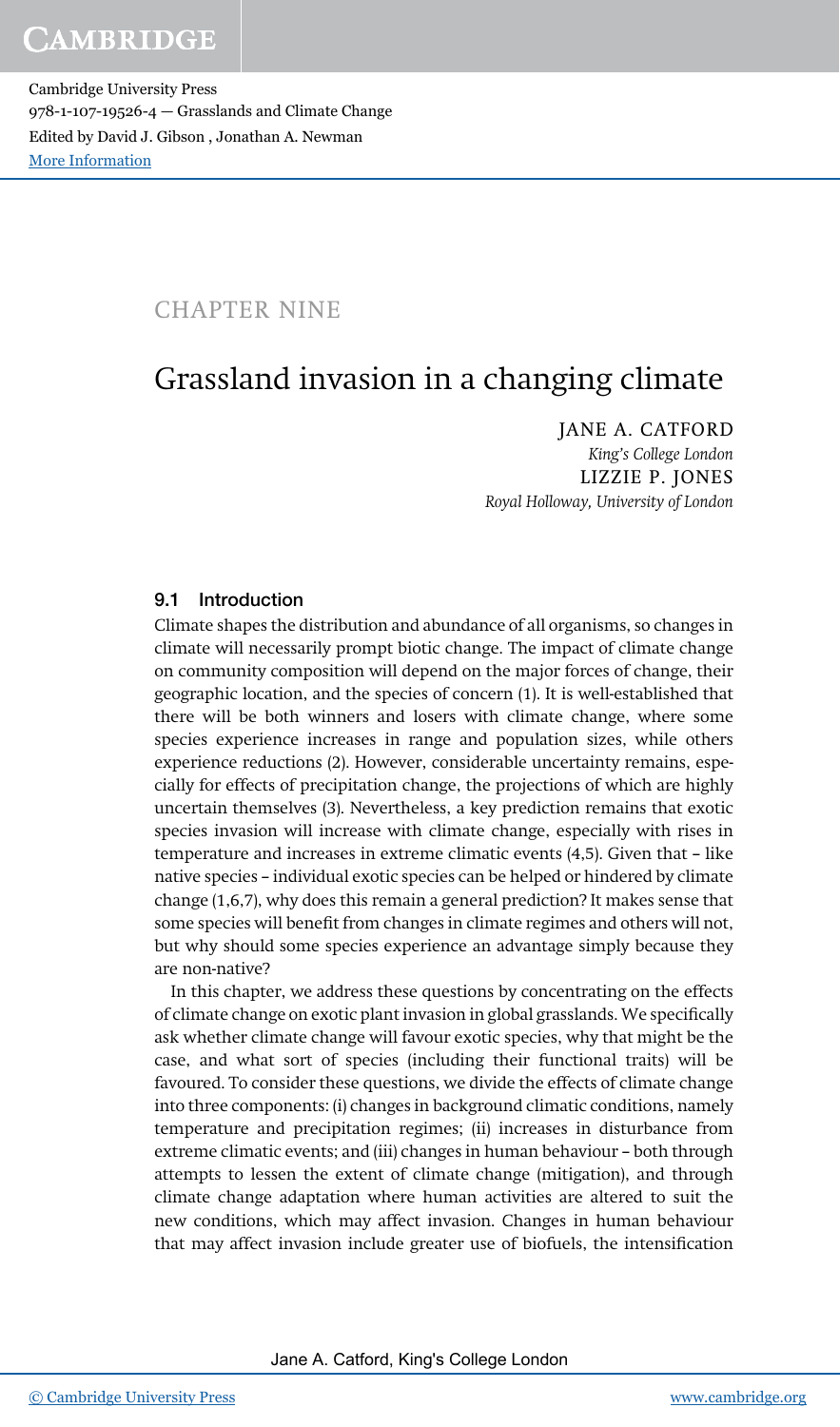#### 150 JANE A. CATFORD, LIZZIE P. JONES

of agriculture, the use of new plant species (or plant varieties) in gardens and agriculture, and altered approaches and effectiveness of vegetation management (Figure 9.1).

Although other global changes are linked or co-occur with climate change, including elevated  $CO<sub>2</sub>$ , nitrogen deposition, changes in land use, wildfires and increased trade, in this chapter we focus on changes in temperature, precipitation, extreme climatic events, and human responses to climate change. We do not consider invasions of grasslands by woody vegetation, or expansions of native species' ranges; these are covered elsewhere in this book. Here, the term 'exotic species' refers to species that are transported and introduced beyond their historical biogeographic boundaries by humans (also called alien, non-native, non-indigenous, introduced), and then go on to establish self-sustaining populations (i.e. become naturalised) in their new range. We have not scrutinised the definitions of exotic, naturalised or invasive species used in publications that we cite; we adopt the terms used by the primary authors, although we recognise that different people use these terms in different ways (8).

We approached the literature through means of a systematic review, searching SCOPUS for keyword synonyms of 'invasion', 'grassland', 'climate change', and 'traits' to investigate publication trends. We used 'revtools' to visualise trends in the titles, abstracts and keywords of 176 publications (https://github .com/mjwestgate/revtools), and read over 70 of these publications in full. We also examined the bibliographies of these papers, reading additional papers that looked relevant. We note that more research is published every day on the topic of the chapter, making it impossible to comprehensively cover this vast body of knowledge in this short chapter. Here, we aim to give a succinct overview of the primary themes in this literature.

### 9.2 Current levels of grassland invasion

Biological invasions affect all ecosystems worldwide. Covering at least 35 percent of the ice-free land surface, grasslands are certainly no exception. Globally, grasslands experience some of the highest levels of invasion, in terms of both relative cover and relative species richness (Table 9.1) (9). Research from the global 'Nutrient Network' in 2013 revealed that worldwide, mesic grasslands and pasture had over 20 percent exotic cover, and old fields and annual grasslands had over 40 percent and 75 percent exotic cover, respectively (Figure 9.1). This trend seems to relate to levels of human activity: grasslands in alpine, montane, salt marsh, and steppe sites experience low levels of invasion (i.e. less than 1 percent of vegetation cover is exotic in these systems), whereas grasslands with stronger ties to human activities experience high levels of invasion (Figure 9.1) (9). Importantly, there was a high degree of variation in exotic cover across and within regions – Europe, Asia,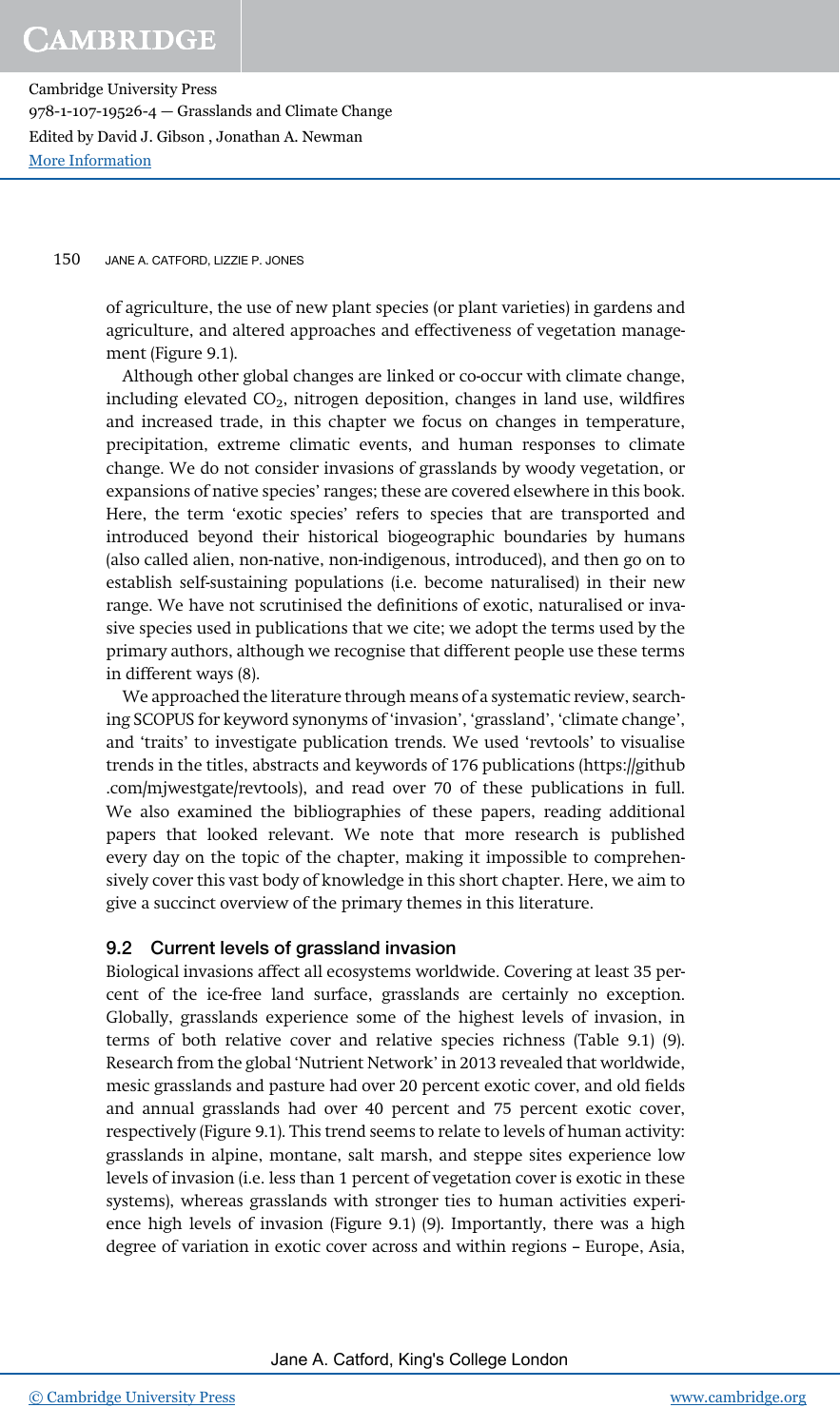| Species                                 | Common names                                      | Growth form        | Native range                                                      | Introduced range                                                                                           |
|-----------------------------------------|---------------------------------------------------|--------------------|-------------------------------------------------------------------|------------------------------------------------------------------------------------------------------------|
| Abelmoschus<br>moschatus                | Abelmosk, annual hibiscus                         | Forb               | Asia                                                              | Pacific Islands                                                                                            |
| Aegilops triuncialis<br>Agave americana | Sentry plant, century plant,<br>Barbed goatgrass  | Succulent<br>Grass | Europe, Africa, Asia<br>North America                             | Australia, Europe, Africa, Asia, Central America,<br>South America, Pacific Islands<br>Asia, North America |
| Agave sisalana                          | maguey, American aloe<br>Sisal                    | Succulent          | North America                                                     | Australia, Europe, Africa, North America,                                                                  |
| Ageratum                                | Gobu                                              | Forb               | North America,                                                    | Australia, Europe, Africa, Asia, North America,<br>Central America, Pacific Islands                        |
| Agrostis capillaris<br>conyzoides       | Common bent                                       | Grass              | <b>Central America</b><br>Europe, Middle                          | Australia, North America, South America,<br>Pacific Islands                                                |
| Agrostis gigantean                      | Black bent, redtop                                | Grass              | Europe, Asia<br>East, Asia                                        | Pacific Islands<br>North America                                                                           |
| Andropogon                              | grass, broomsedge<br>Whiskey                      | Grass              | North America,                                                    | Australia, Pacific Islands                                                                                 |
| virginicus                              | bluestem                                          |                    | <b>Central America</b>                                            |                                                                                                            |
| Arundo donax"                           | Giant cane, giant Spanish cane,<br>pee<br>giant r | Grass              | Middle East, Asia                                                 | Central America, South America, Pacific<br>Australia, Europe, Africa, North America,<br>Islands            |
| Austroeupatorium<br>inulifolium         | Austroeupatorium                                  | Forb               | South America                                                     | Asia                                                                                                       |
| Bidens pilosa                           | Blackjack                                         | Forb               | America, Central<br>America, South<br>Australia, North<br>America | Europe, Middle East, Africa, Asia, North<br>America, Pacific Islands                                       |
| Bothriochloa<br>pertusa                 | Pitted beardgrass                                 | Grass              | Asia                                                              | Australia, North America, Central America,<br>Pacific Islands                                              |
| Brassica tournefortii Asian or          | African mustard,<br>pale cabbage                  | Forb               | Europe, Africa, Asia                                              | Australia, North America                                                                                   |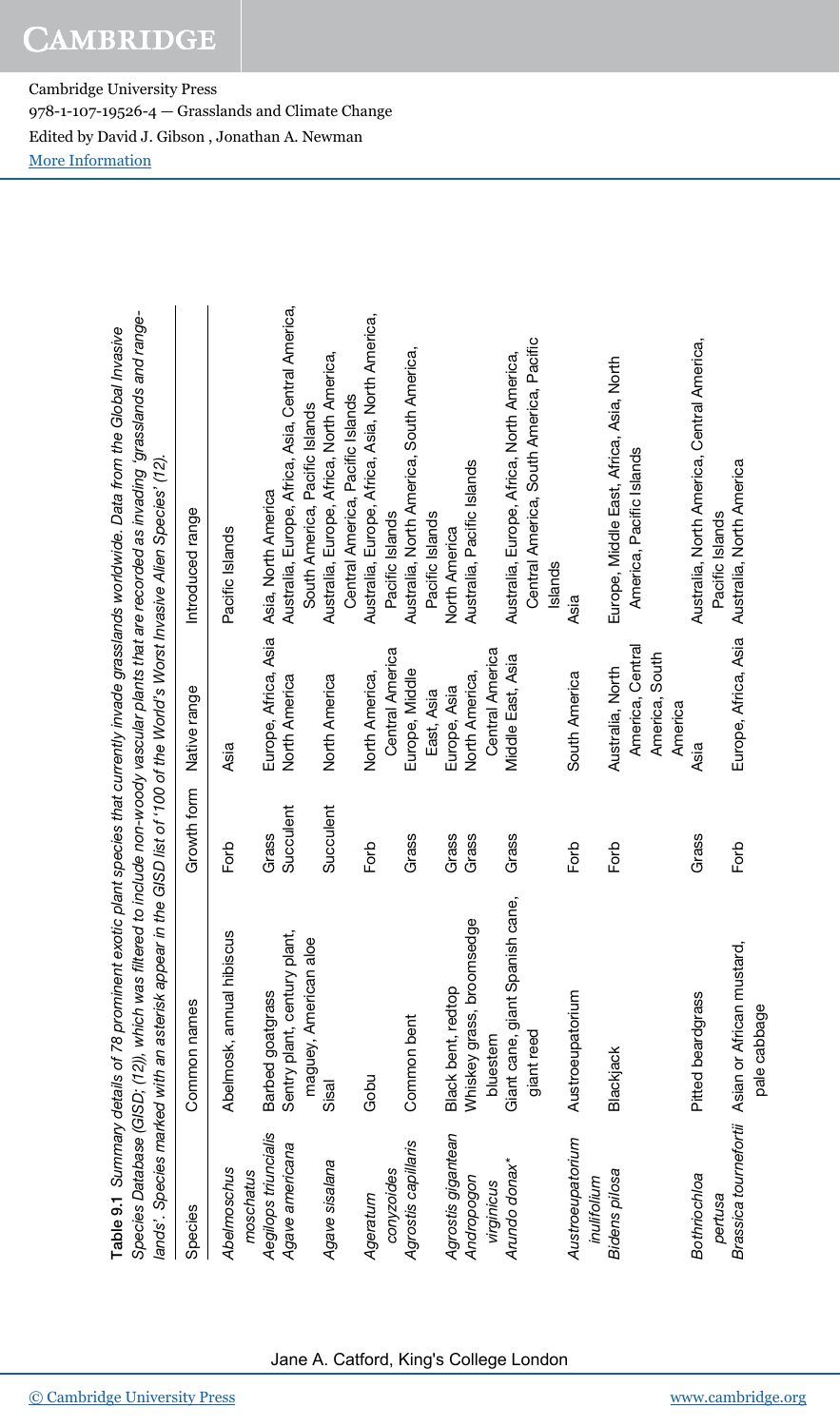Cambridge University Press 978-1-107-19526-4 — Grasslands and Climate Change Edited by David J. Gibson , Jonathan A. Newman [More Information](www.cambridge.org/9781107195264)

| Species                                 | Common names                                  | Growth form    | Native range                         | Introduced range                                                 |
|-----------------------------------------|-----------------------------------------------|----------------|--------------------------------------|------------------------------------------------------------------|
| Bromus inermis                          | brome<br>Smooth                               | Grass          | Europe, Asia                         | North America                                                    |
| Bromus tectorum<br><b>Bromus</b> rubens | Cheat grass, drooping brome,<br>Foxtail brome | Grass<br>Grass | Europe, Africa, Asia<br>Europe, Asia | Australia, Europe, Asia, North America, Pacific<br>North America |
|                                         | downy brome                                   |                |                                      | Islands                                                          |
| Calluna vulgaris                        | Common heather                                | Forb           | Europe, Africa, Asia                 | Australia, North America, Pacific Islands                        |
| Camelina sativa                         | False flax, camelina                          | Forb           | Europe, Asia                         | North America                                                    |
| Campuloclinium                          | Pom pom weed                                  | Forb           | North America,                       | Africa                                                           |
| macrocephalum                           |                                               |                | Central America,<br>South America    |                                                                  |
| Carduus nutans                          | thistle, musk thistle<br>Nodding              | Forb           | Europe, Asia                         | Australia, North America, South America,<br>Pacific Islands      |
| Cenchrus ciliaris                       | ass<br>Buffel gr                              | Grass          | Europe, Africa, Asia                 | Australia, North America                                         |
| Cenchrus                                | Kikuyu grass                                  | Grass          | Africa                               | Australia, Africa, Asia, Pacific Islands                         |
| clandestinus                            |                                               |                |                                      |                                                                  |
| Cenchrus echinatus                      | Common or Southern sandbur                    | Grass          | <b>Central America</b>               | Australia, Africa, Pacific Islands                               |
| Cenchrus                                | African feather grass                         | Grass          | Africa                               | Australia, Pacific Islands                                       |
| macrourus                               |                                               |                |                                      |                                                                  |
| Cenchrus                                | Mission grass                                 | Grass          | Africa, Asia                         | Australia, Asia, Pacific Islands                                 |
| polystachios                            |                                               |                |                                      |                                                                  |
| Cenchrus setaceus                       | grass<br>Fountain                             | Grass          | Africa                               | Australia, Africa, North America, Pacific Islands                |
| Centaurea diffusa                       | Diffuse knapweed                              | Forb           | Europe, Asia                         | North America                                                    |
| Centaurea                               | knapweed<br>Maltese                           | Forb           | Europe, Africa                       | North America                                                    |
| melitensis                              |                                               |                |                                      |                                                                  |
| Centaurea                               | Yellow starthistle                            | Forb           | Europe, Africa, Asia                 | North America                                                    |
| solstitialis                            |                                               |                |                                      |                                                                  |
| Chromolaena                             | Siam weed                                     | Forb           | <b>Central America</b>               | Africa, Asia, Pacific Islands                                    |
| odorata                                 |                                               |                |                                      |                                                                  |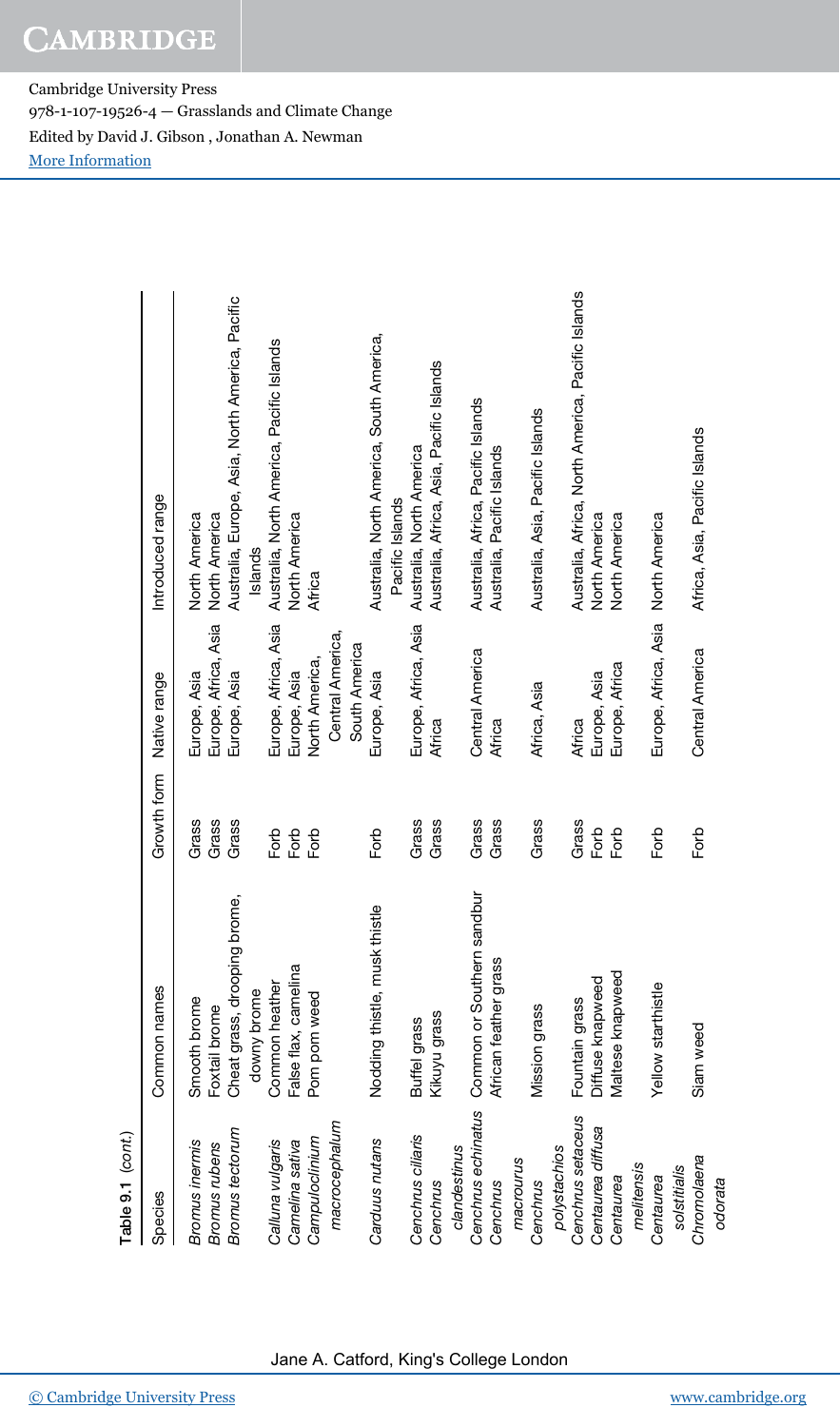Cambridge University Press 978-1-107-19526-4 — Grasslands and Climate Change Edited by David J. Gibson , Jonathan A. Newman [More Information](www.cambridge.org/9781107195264)

| Australia, Africa, North America, Pacific Islands<br>Australia, Asia, North America, Pacific Islands | Australia, Asia, North America, Central America,<br>Australia, North America, South America | South America, Pacific Islands<br>North America | Australia, Asia, North America, South America,<br>Pacific Islands | Australia, Europe, Pacific Islands<br>North America, South America | Europe, Africa, North America, Central America, | Pacific Islands<br><b>Central America</b> |                                        | Australia, Europe, North America              | Australia, Africa, Asia, North America, Central<br>America, South America, Pacific Islands | Australia, North America, Pacific Islands | Australia, Asia, North America, Central America,<br>Australia, North America, Pacific Islands | Europe, North America, Pacific Islands<br>South America, Pacific Islands | Australia, Europe, Middle East, Africa, Asia,<br>North America, Central America, South<br>America, Pacific Islands |
|------------------------------------------------------------------------------------------------------|---------------------------------------------------------------------------------------------|-------------------------------------------------|-------------------------------------------------------------------|--------------------------------------------------------------------|-------------------------------------------------|-------------------------------------------|----------------------------------------|-----------------------------------------------|--------------------------------------------------------------------------------------------|-------------------------------------------|-----------------------------------------------------------------------------------------------|--------------------------------------------------------------------------|--------------------------------------------------------------------------------------------------------------------|
| Europe, Africa, Asia<br>South America                                                                | Europe, Africa<br>Europe                                                                    | Europe, Middle<br>East, Asia                    | Europe, Africa, Asia                                              | Europe, Middle East<br>South America                               | Asia                                            | North America,                            | Central America,<br>South America      | Asia                                          | Australia, Africa,<br>Asia                                                                 | Europe                                    | Europe, Africa, Asia<br>Europe, Asia                                                          | Asia                                                                     | Australia, Asia                                                                                                    |
| Grass<br>Forb                                                                                        | Grass<br>Forb                                                                               | Forb                                            | Forb                                                              | Forb<br>Forb                                                       | Forb                                            | Forb                                      |                                        | Forb                                          | Grass                                                                                      | Forb                                      | Forb<br>Forb                                                                                  | Forb                                                                     | Grass                                                                                                              |
| Purple pampas grass,<br>Jubatagrass<br>Crown vetch                                                   | Bermuda grass, wiregrass<br>thistle, cardoon<br>Artichoke                                   | Hound's tongue, gypsy flower                    | filaree, redstem<br>bill, pinweed<br>stork's-<br>Redstem          | Green spurge, leafy spurge<br>Chilean rhubarb                      | Kahili ginger                                   | Seaside heliotrope                        |                                        | Giant hogweed, hogsbane, giant<br>cow parsley | Spear grass, tanglehead                                                                    | Devil's paintbrush, orange<br>hawkweed    | Mouse-ear hawkweed<br>wort<br>St John's                                                       | balsam<br>Himalayar                                                      | Cogon grass, rubra, red baron,<br>blood grass                                                                      |
| Cortaderia jubata<br>Coronilla varia                                                                 | Cynara cardunculus<br>Cynodon dactylon                                                      | Cynoglossum<br>officinale                       | Erodium cicutarium                                                | Gunnera manicata<br>Euphorbia esula*                               | Hedychium                                       | gardnerianum*<br>Heliotropium             | curassavicum                           | mantegazzianum<br>Heracleum                   | Heteropogon<br>contortus                                                                   | aurantiacum<br>Hieracium                  | Hieracium pilosella<br>Hypericum                                                              | perforatum<br>Impatiens                                                  | Imperata cylindrica*<br>glandulifera                                                                               |
| © Cambridge University Press                                                                         |                                                                                             |                                                 |                                                                   |                                                                    |                                                 |                                           | Jane A. Catford, King's College London |                                               |                                                                                            |                                           |                                                                                               |                                                                          | www.cambridge.org                                                                                                  |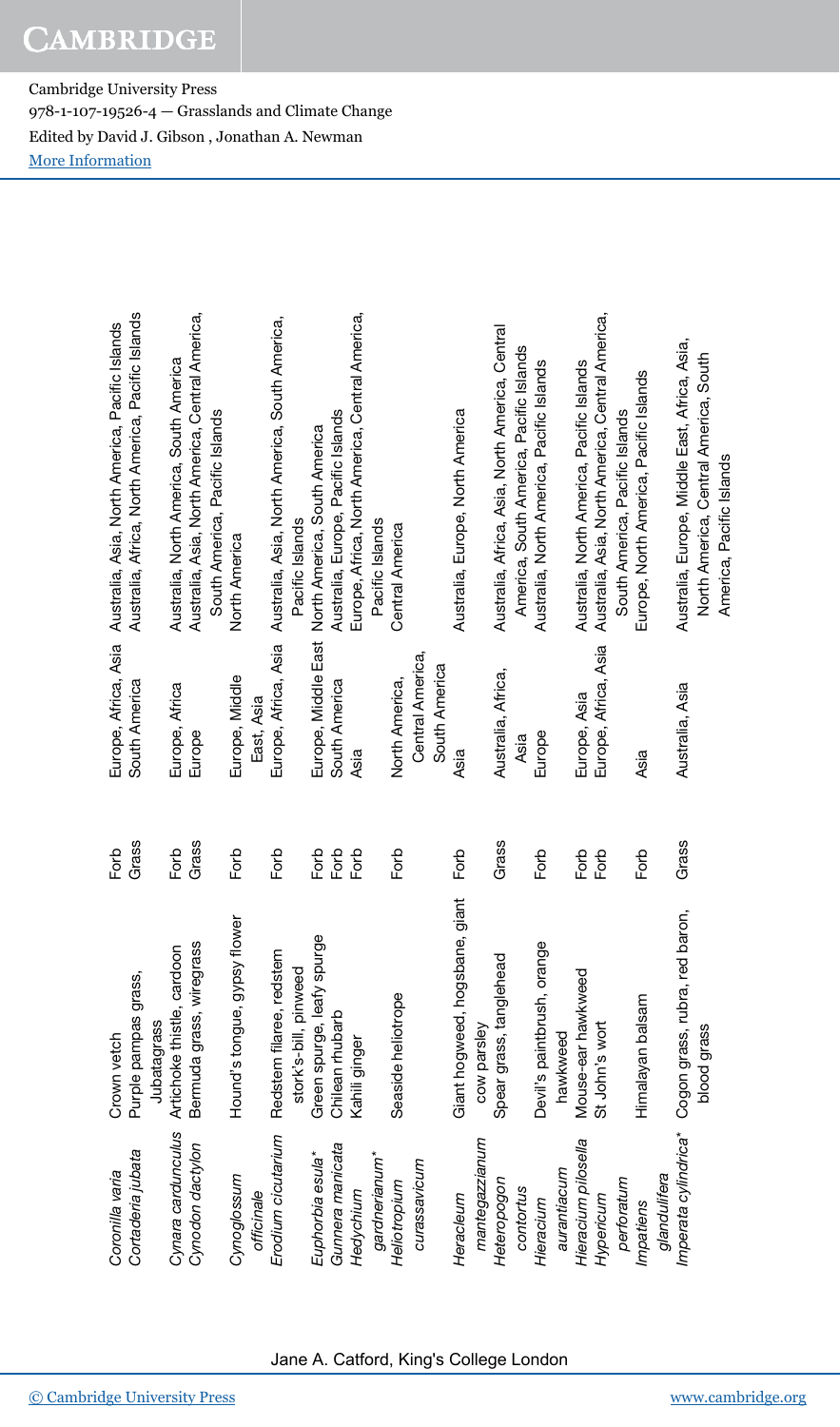Cambridge University Press 978-1-107-19526-4 — Grasslands and Climate Change Edited by David J. Gibson , Jonathan A. Newman [More Information](www.cambridge.org/9781107195264)

| Species                  | Common names                                     | Growth form | Native range                      | Introduced range                                                             |
|--------------------------|--------------------------------------------------|-------------|-----------------------------------|------------------------------------------------------------------------------|
| Ischaemum                | SS<br>Paddle gra                                 | Grass       | Pacific Islands                   | Australia, Pacific Islands                                                   |
| polystachyum             |                                                  |             |                                   |                                                                              |
| Lepidium latifolium      | Broadleaved pepperweed,                          | Forb        | Europe, Africa, Asia              | Australia, Asia, North America, Pacific Islands                              |
|                          | pepperwort, peppergrass                          |             |                                   |                                                                              |
| Lespedeza cuneata        | Chinese bushclover                               | Forb        | Australia, Asia                   | Africa, North America, South America                                         |
| Linaria vulgaris         | Yellow toadflax, common toadflax                 | Forb        | Europe, Asia                      | Australia, North America, Central America,<br>South America, Pacific Islands |
| Melilotus alba           | Honey clover, white sweet clover                 | Forb        | Europe, Asia                      | Australia, North America                                                     |
| Nassella neesiana        | Chilean needlegrass                              | Grass       | South America                     | Australia, Europe, Pacific Islands                                           |
| Nassella tenuissima      | athergrass<br>Mexican fe                         | Grass       | North America,                    | Australia, Africa, North America, Pacific Islands                            |
|                          |                                                  |             | Central America,<br>South America |                                                                              |
|                          |                                                  |             |                                   |                                                                              |
| reynaudiana<br>Neyraudia | Burma reed, silk reed, cane grass,<br>false reed | Grass       | Asia                              | <b>Central America</b>                                                       |
|                          |                                                  | Forb        |                                   |                                                                              |
| acanthium<br>Onopordum   | Scotch thistle, cotton thistle                   |             | Australia, Asia                   | Australia, North America                                                     |
| Oxalis latifolia         | Garden pink-sorrel, broadleaf                    | Forb        | North America,                    | Australia, Europe, Africa, Asia, South America,                              |
|                          | woodsorrel                                       |             | Central America,                  | Pacific Islands                                                              |
|                          |                                                  |             | South America                     |                                                                              |
| Oxalis pes-caprae        | Bermuda buttercup                                | Forb        | Africa                            | Australia, Europe, Africa, Asia, North America,<br>Pacific Islands           |
| Parthenium               | n weed, Santa-Maria<br>Partheniur                | Forb        | North America,                    | Australia, Africa, Asia, North America, Central                              |
| hysterophorus            |                                                  |             | Central America,                  | America, Pacific Islands                                                     |
|                          |                                                  |             | South America                     |                                                                              |
| Paspalum                 | Kodo millet, ricegrass paspalum                  | Grass       | Australia, Africa,                | North America, Pacific Islands                                               |
| scrobiculatum            |                                                  |             | Asia                              |                                                                              |
| Poa pratensis            | eadowgrass, Kentucky<br>Smooth <sub>m</sub>      | Grass       | Australia, Europe,                | Africa, North America, Pacific Islands                                       |
|                          | w<br>bluegras                                    |             | Africa, Asia, North               |                                                                              |
|                          |                                                  |             | America, South                    |                                                                              |
|                          |                                                  |             | America                           |                                                                              |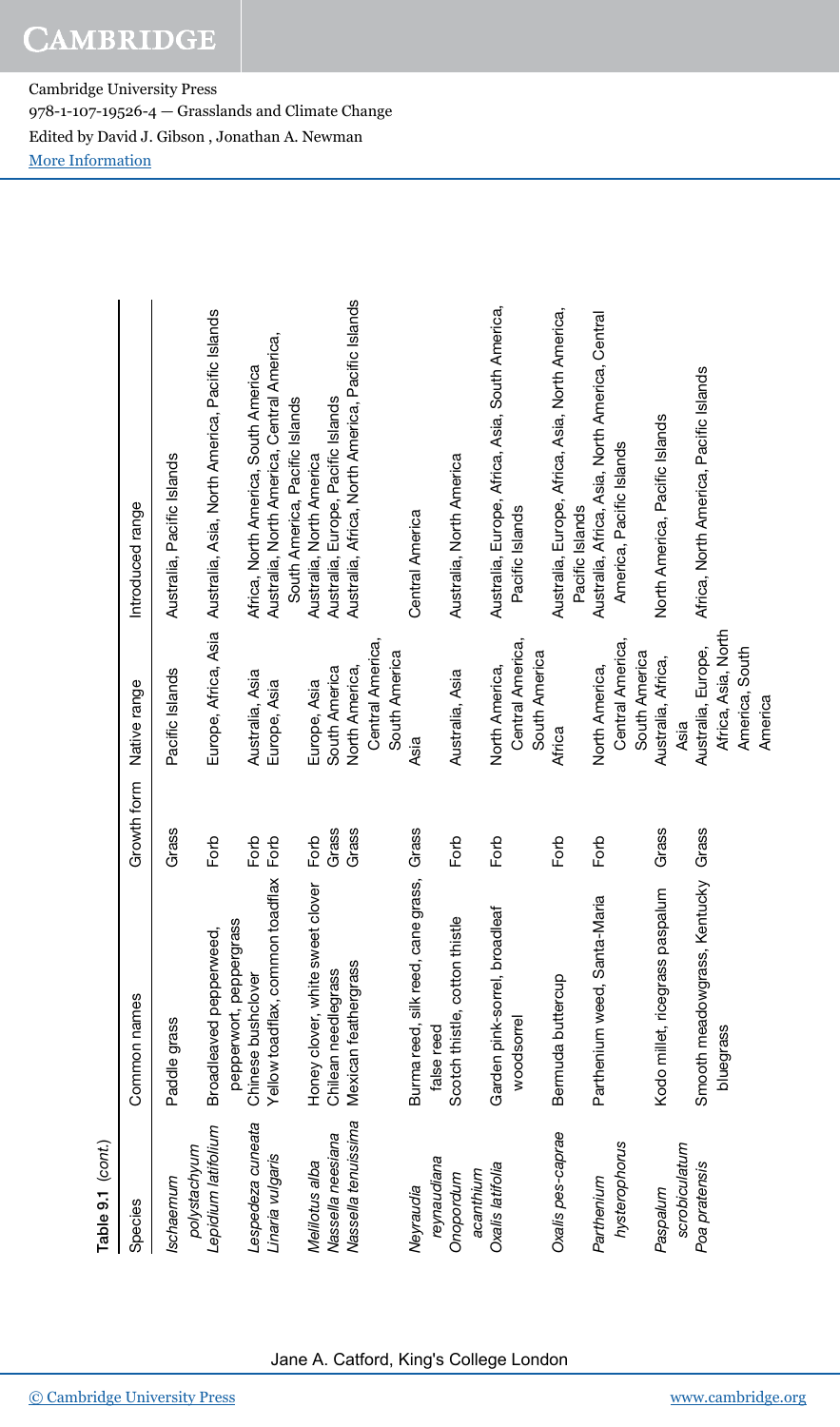Cambridge University Press 978-1-107-19526-4 — Grasslands and Climate Change Edited by David J. Gibson , Jonathan A. Newman [More Information](www.cambridge.org/9781107195264)

| North America, Central America, South America |                 | Australia, Asia, North America, South America, | Pacific Islands | Pacific Islands    |                 | Australia, Europe, Africa, South America, | Pacific Islands             | Australia, Pacific Islands   | North America, South America     | North America, South America     |            | Australia, Pacific Islands                                      | Australia, Pacific Islands |               | Pacific Islands               | Australia, Asia, North America, Pacific Islands | Central America, Pacific Islands |            | Australia, Asia, North America, South America, | Pacific Islands | Australia, Europe, North America, Central | America, South America, Pacific Islands | Australia, Europe, Africa, North America, Pacific | Islands | Australia, Europe, Africa, Asia, Central America,<br>Pacific Islands | Australia, Asia, North America, Central America,<br>Pacific Islands |
|-----------------------------------------------|-----------------|------------------------------------------------|-----------------|--------------------|-----------------|-------------------------------------------|-----------------------------|------------------------------|----------------------------------|----------------------------------|------------|-----------------------------------------------------------------|----------------------------|---------------|-------------------------------|-------------------------------------------------|----------------------------------|------------|------------------------------------------------|-----------------|-------------------------------------------|-----------------------------------------|---------------------------------------------------|---------|----------------------------------------------------------------------|---------------------------------------------------------------------|
| Australia, Africa,                            | Asia            | Europe, Africa, Asia                           |                 | Australia, Asia,   | Pacific Islands | Europe, Africa, Asia                      |                             | Africa                       | Europe, Asia                     | Europe, Asia                     |            | <b>Central America</b>                                          | Africa                     |               | Europe                        | Africa, Asia                                    | Europe, Asia                     |            | Europe, Africa                                 |                 | Europe, Middle                            | East, Africa                            | South America                                     |         | South America                                                        | Europe, Africa, Asia                                                |
| Grass                                         |                 | Forb                                           |                 | Grass              |                 | Forb                                      |                             | Forb                         | Forb                             | Forb                             |            | Forb                                                            | Grass                      |               | Forb                          | Forb                                            | Forb                             |            | Forb                                           |                 | Forb                                      |                                         | Forb                                              |         | Forb                                                                 | Grass                                                               |
| <b>Itchgrass</b>                              |                 | Curly dock, curled dock, yellow                | dock            | Glen woodgrass     |                 | Procumbent pearlwort, birdeye             | pearlwort, matted pearlwort | Creeping groundsel, cape ivy | Sticky ragwort, sticky groundsel | groundsel, old-man-in-<br>Common | the-spring | Bay Biscayne creeping-<br>Singapore daisy<br>oxeye,<br>Wedelia, | ass<br>Rat-tail gr         |               | Bog stitchwort, bog chickweed | Asiatic witchweed                               | dandelion<br>Common              |            | Lesser trefoil, suckling clover, little        | hop clover      | White clover, Dutch clover                |                                         | Brazilian verbena, Brazilian                      | vervain | Slender vervain, tuberous vervain                                    | Squirreltail fescue, barren fescue                                  |
| Rottboellia                                   | cochinchinensis | Rumex crispus                                  |                 | Sacciolepis indica |                 | Sagina procumbens                         |                             | Senecio angulatus            | Senecio viscosus                 | Senecio vulgaris                 |            | Sphagneticola<br>trilobata*                                     | Sporobolus indicus         | var. capensis | Stellaria alsine              | Striga asiatica                                 | Taraxacum                        | officinale | Trifolium dubium                               |                 | Trifolium repens                          |                                         | Verbena brasiliensis                              |         | Verbena rigida                                                       | Vulpia bromoides                                                    |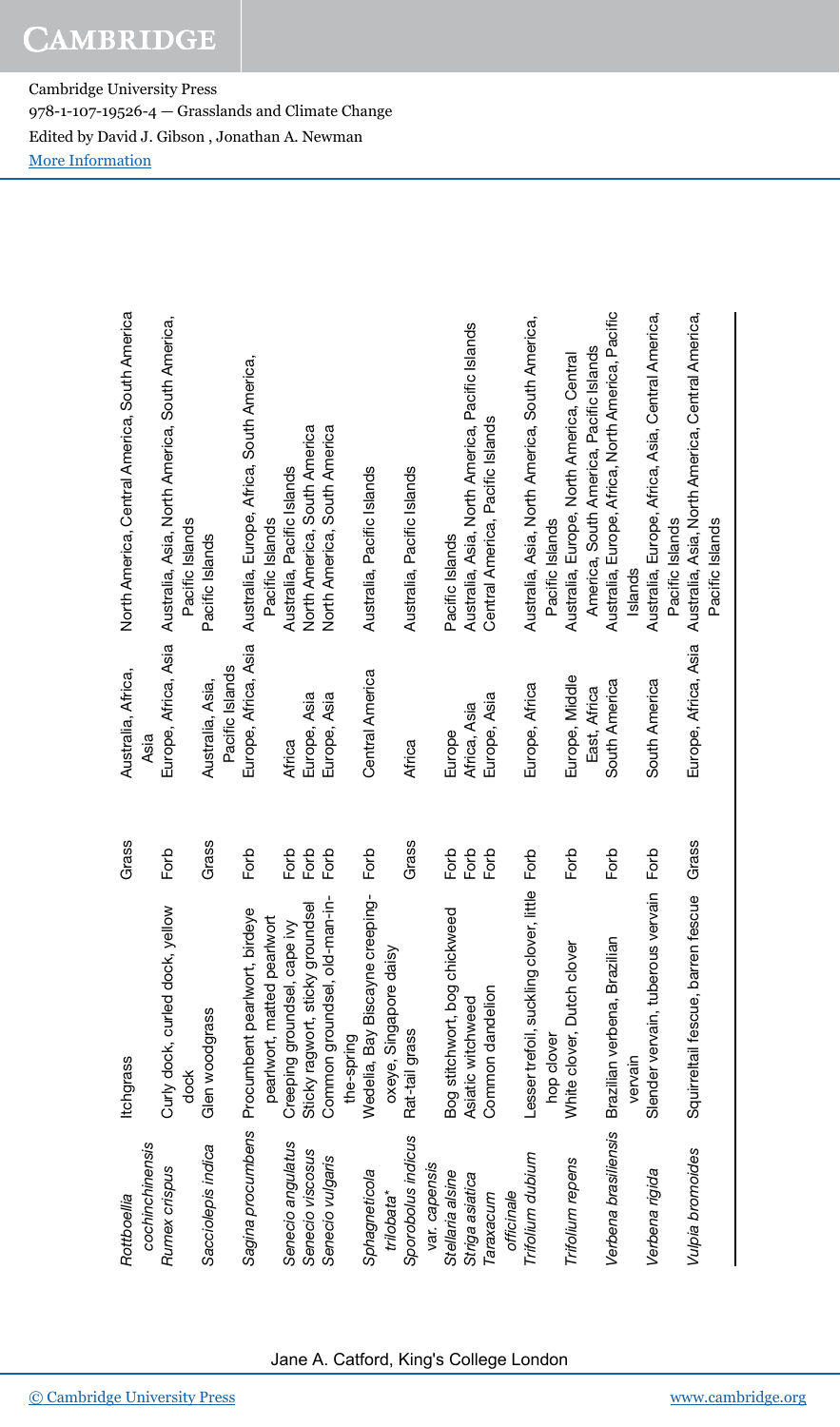Cambridge University Press 978-1-107-19526-4 — Grasslands and Climate Change Edited by David J. Gibson , Jonathan A. Newman [More Information](www.cambridge.org/9781107195264)

156 JANE A. CATFORD, LIZZIE P. JONES



Figure 9.1 Exotic plant cover (percent of total) by (a) region and (b) ecosystem at 62 sites in 13 countries. Pacific Coast, Central, Intermountain West, and Atlantic coast are regions within North America. Error bars are 1 standard error of the mean and numbers in parentheses are the number of sites in each category. Reprinted with permission from (9): Seabloom et al. (2013) Predicting invasion in grassland ecosystems: is exotic dominance the real embarrassment of richness? Global Change Biology, 19, 3677–3687, figure 4. Wiley.

and Africa had lower levels of invasion than North America and Australia (Figure 9.1), illustrating that factors other than ecosystem characteristics influence invasion levels (e.g. propagule pressure, introduction history (10), genetic potential, and strength of competition in the home range of exotic species (11)).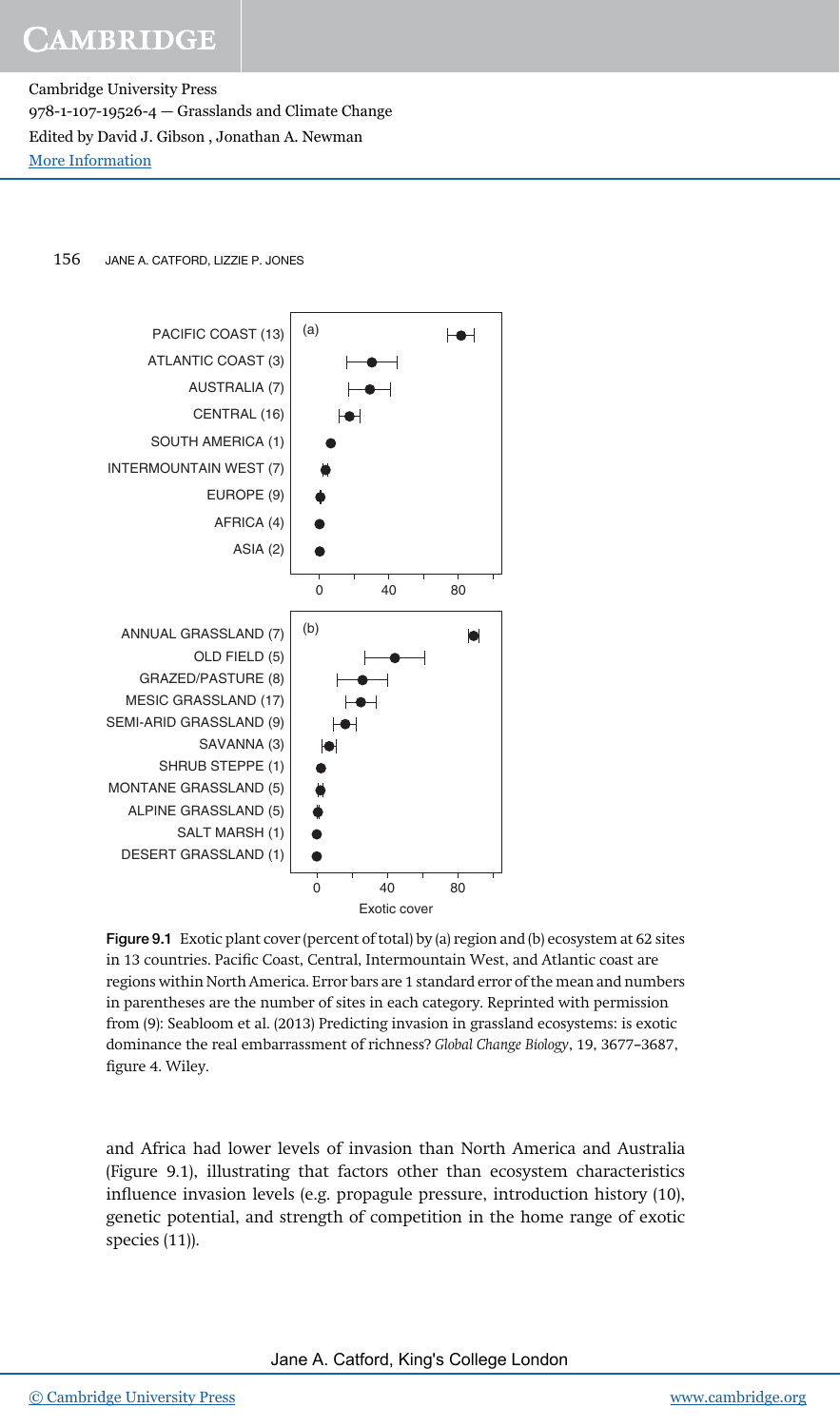Cambridge University Press 978-1-107-19526-4 — Grasslands and Climate Change Edited by David J. Gibson , Jonathan A. Newman [More Information](www.cambridge.org/9781107195264)

#### GRASSLAND INVASION IN A CHANGING CLIMATE 157

Using information about 458 higher plant species in the Global Invasive Species Database (GISD; (12)) and plant community composition data from Victoria, Australia (10), we compare the extent of invasion in grasslands versus other types of ecosystems. Incorporating over 20 major habitat types that vary from coastal scrubs to semi-alpine grasslands, rainforests to drylands, and with a rainfall gradient of 200 to 2000 mm per annum, the state of Victoria in southeastern Australia provides a good example of the higher levels of invasion often experienced by grasslands (10). Based on the proportion of the species invading any given ecosystem type, grassland ecosystems were ranked the sixth most frequently invaded ecosystem globally and in Victoria (Figure 9.2). For the GISD, 31 percent of the invasive plants are known to invade grasslands (Figure 9.2a). In the Victorian data set, 45 percent of the exotic species pool was observed in Plains Grasslands and Chenopod Shrublands (Figure 9.2b), where they



Figure 9.2 Proportion of (a) 458 invasive vascular plant species in the Global Invasive Species Database that invades each of 16 habitat types, and (b) 1036 exotic plant species in Victoria, Australia that invades each of 20 habitat types. Grassland ecosystems are shaded in grey. The Victorian data set includes all exotic species (invasive and noninvasive), whereas the GISD is restricted to invasive exotic species only. Modified from Catford and Jansson (14).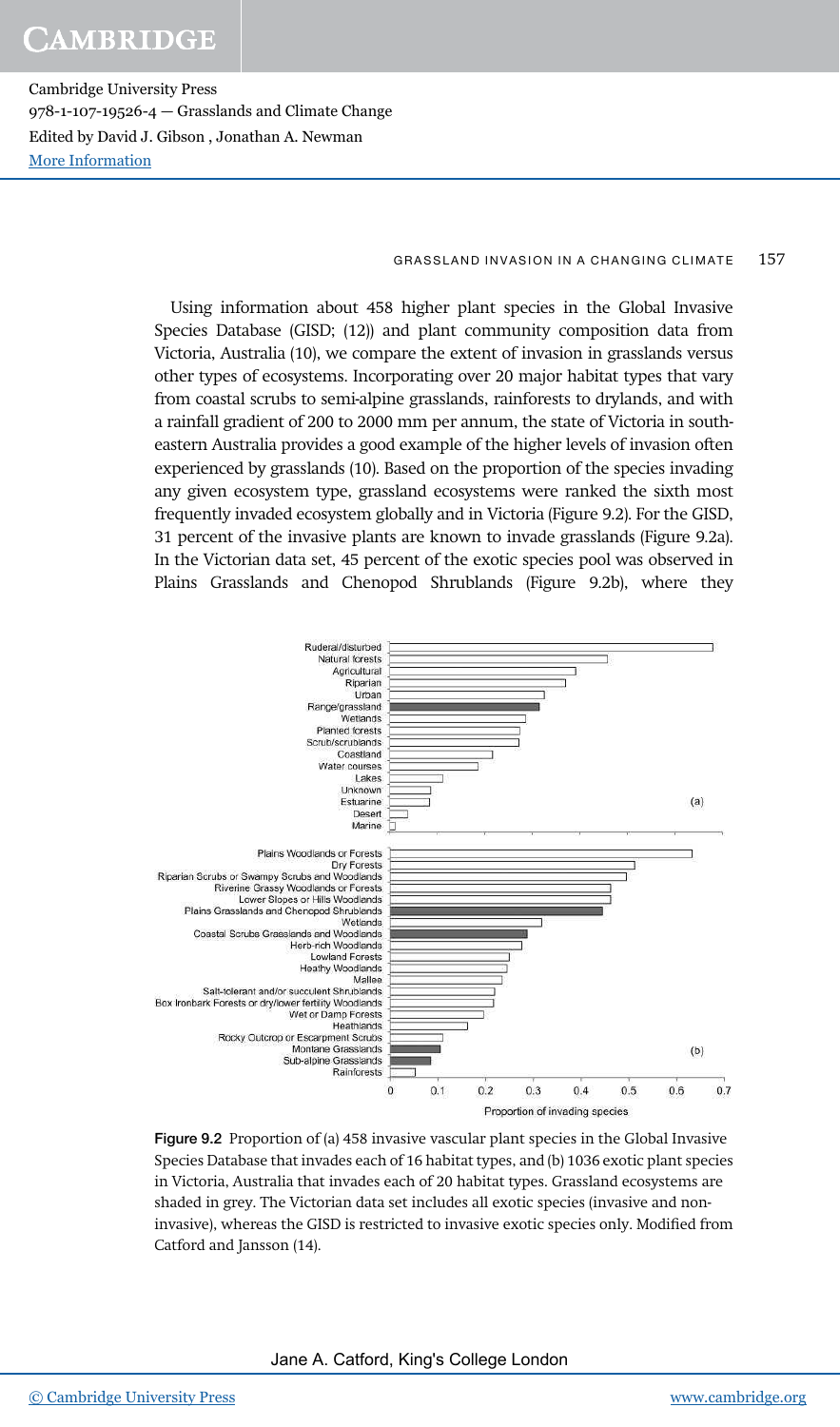### 158 JANE A. CATFORD, LIZZIE P. JONES

contributed over 40 percent of the total species richness in this ecosystem (Figure 9.3). In Victoria, the two most heavily invaded habitat types in 2011 were lowland grasslands; approximately 25 percent of vegetation cover in these grassland habitats was made up of exotic species (Figure 9.3). Montane and sub-alpine grasslands were distinct though, with only 5 percent exotic species cover, making them one of the least invaded of the 20 habitat types (Figure 9.3). Although exotic species are not currently dominant in Victorian grasslands (indicated by relative cover being less than relative richness in Figure 9.3), findings from the Nutrient Network show that exotics are more likely than native species to dominate grasslands globally; they were six times more likely to have 80 percent cover or more, and four times more likely to have at least 50 percent cover (13).

### 9.3 Why would climate change alter or exacerbate invasion?

For a species to invade a site, it must have a sufficient number of propagules (often captured by the term 'propagule pressure'), and be able to tolerate local environmental conditions and interactions with other biota (including predators, pathogens, competitors, mutualists) at that site (15,16). Propagule pressure, abiotic conditions, and biotic interactions must all be accommodating, if not favourable, for invasion to occur. Dozens of hypotheses have been proposed to explain invasion, all of which warrant scrutiny when considering how climate change may facilitate invasion (see (15) for a review of invasion hypotheses). However, hypotheses of invasion that relate to episodic disturbance and altered environmental conditions seem particularly worthy of attention when considering climate change (17–19).

There are three major ways in which climate change could facilitate invasion: (a) altering background abiotic conditions such that they give a comparative advantage to exotic species; (b) increasing disturbance through extreme climatic events, resulting in greater and more frequent fluctuations in resource availability and (c) through human responses to climate change (Figure 9.4). We address each of these in turn below, but note that they are interconnected and usually synergistic. Although we focus on grassland ecosystems and the species that inhabit them, these three factors are equally applicable to other ecosystem types. However, the close connection between human activities and grasslands (9) means that the third, at least, is particularly pertinent in grassland ecosystems.

The overriding theme underpinning these three components is – unsurprisingly – change. Change is important in and of itself when considering invasions, because invaders are generally well-suited to change, by definition (1,20): to invade, species necessarily have to expand their historical distributions, and with that expansion comes an alteration in the ecological conditions they experience.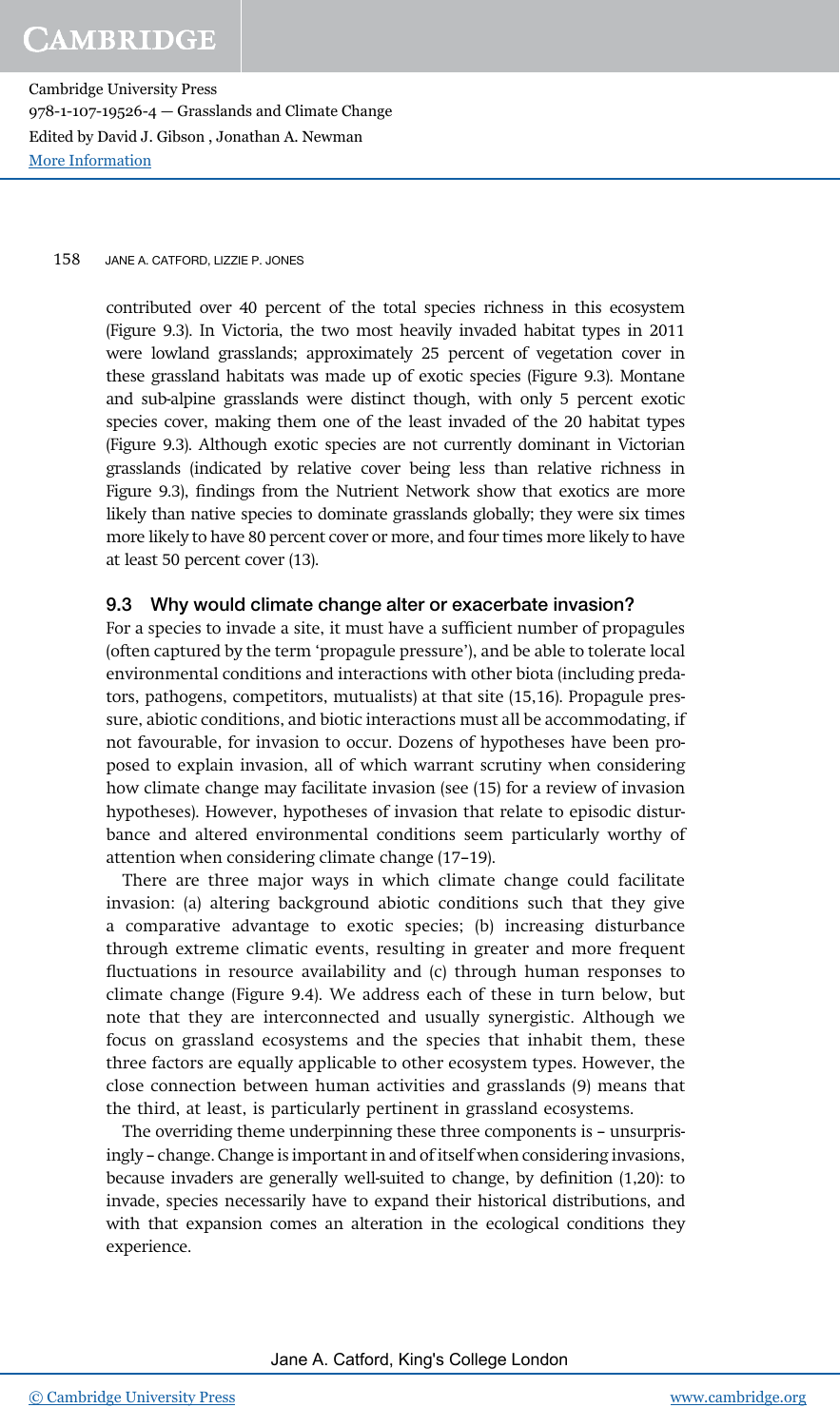Cambridge University Press 978-1-107-19526-4 — Grasslands and Climate Change Edited by David J. Gibson , Jonathan A. Newman [More Information](www.cambridge.org/9781107195264)



Jane A. Catford, King's College London

Department of Environment, Land, Water and Planning. Modified from Catford and Jansson (14).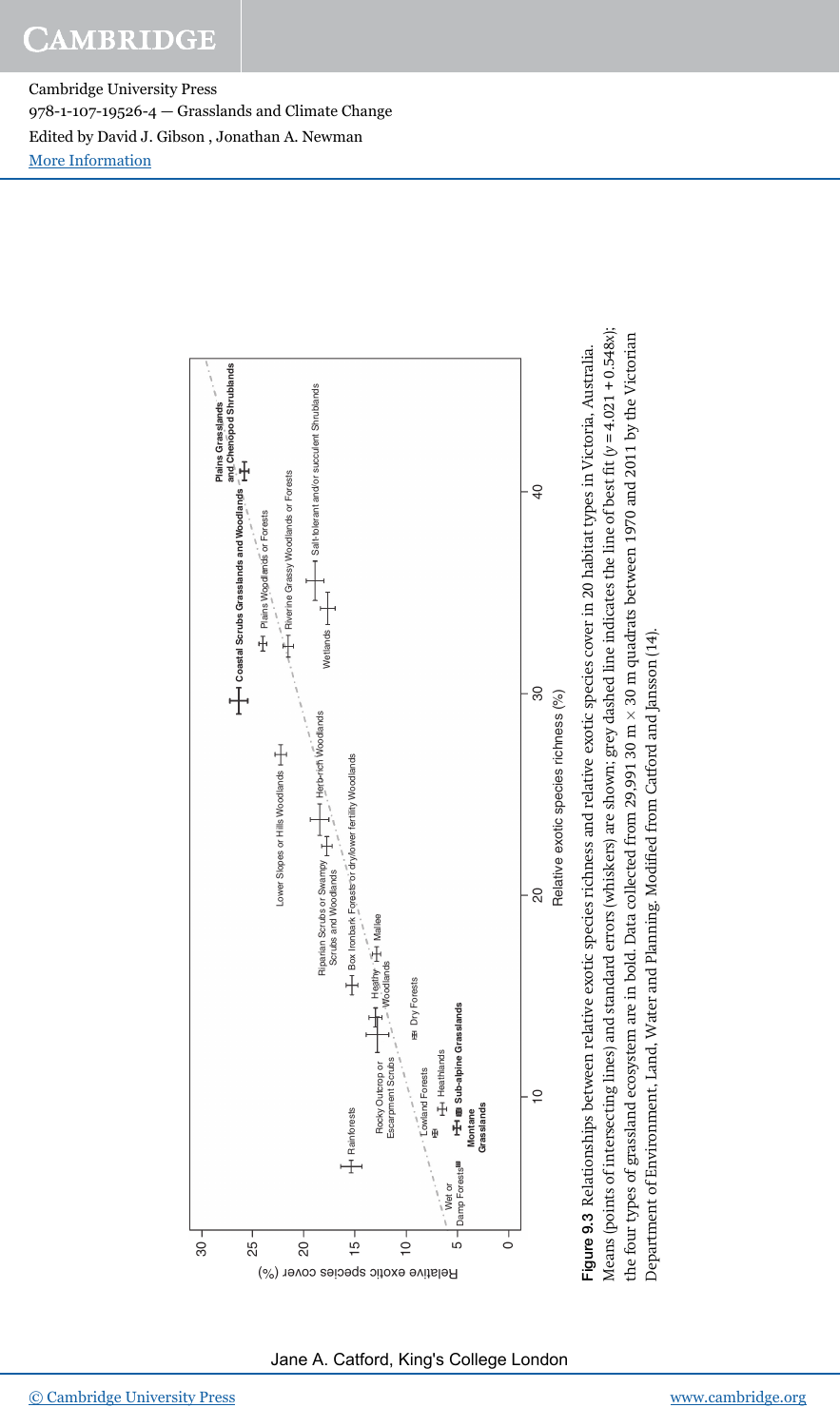Cambridge University Press 978-1-107-19526-4 — Grasslands and Climate Change Edited by David J. Gibson , Jonathan A. Newman [More Information](www.cambridge.org/9781107195264)

### 160 JANE A. CATFORD, LIZZIE P. JONES



Figure 9.4 Ways in which climate change, and societal changes related to climate change, affect plant communities and species invasion. Green font shows examples of plant traits likely to be favoured by these changes; many, though not all, of these traits are associated with invasion and invasive species. (A black and white version of this figure will appear in some formats. For the colour version, please refer to the plate section.)

### 9.3.1 Changing background environmental conditions

To colonise, grow, and reproduce in a given location, species must be able to tolerate the environmental conditions of that site, including its climate. Reflecting evolution and community assembly processes, native species are typically adapted to historical environmental conditions such that environmental modification might lead to declines in their occupancy and abundance (17,21,22). The concept of environmental filters, or environmental sorting, provides an elegant way to conceive of this. In a given location, only species with the requisite characteristics will be able to tolerate the environmental conditions of a site; species without suitable traits will be filtered out, such that they are unable to become members of the local community (21,23).

Not every species will be sensitive to every environmental condition or every environmental filter, but most species will be affected by temperature and precipitation regimes. We use the word regime to encapsulate all aspects of temperature and precipitation: whether that is means, minimums or maximums, the timing and predictability of certain conditions, the form of precipitation that occurs (snow, rain, mist), and the sequences and history of climatic conditions. In essence, there are two key ways that species can persist following changes in background environmental conditions: they can tolerate and adapt to the new conditions, or they can move to track their preferred climate. There are several reasons why exotic species may be more tolerant or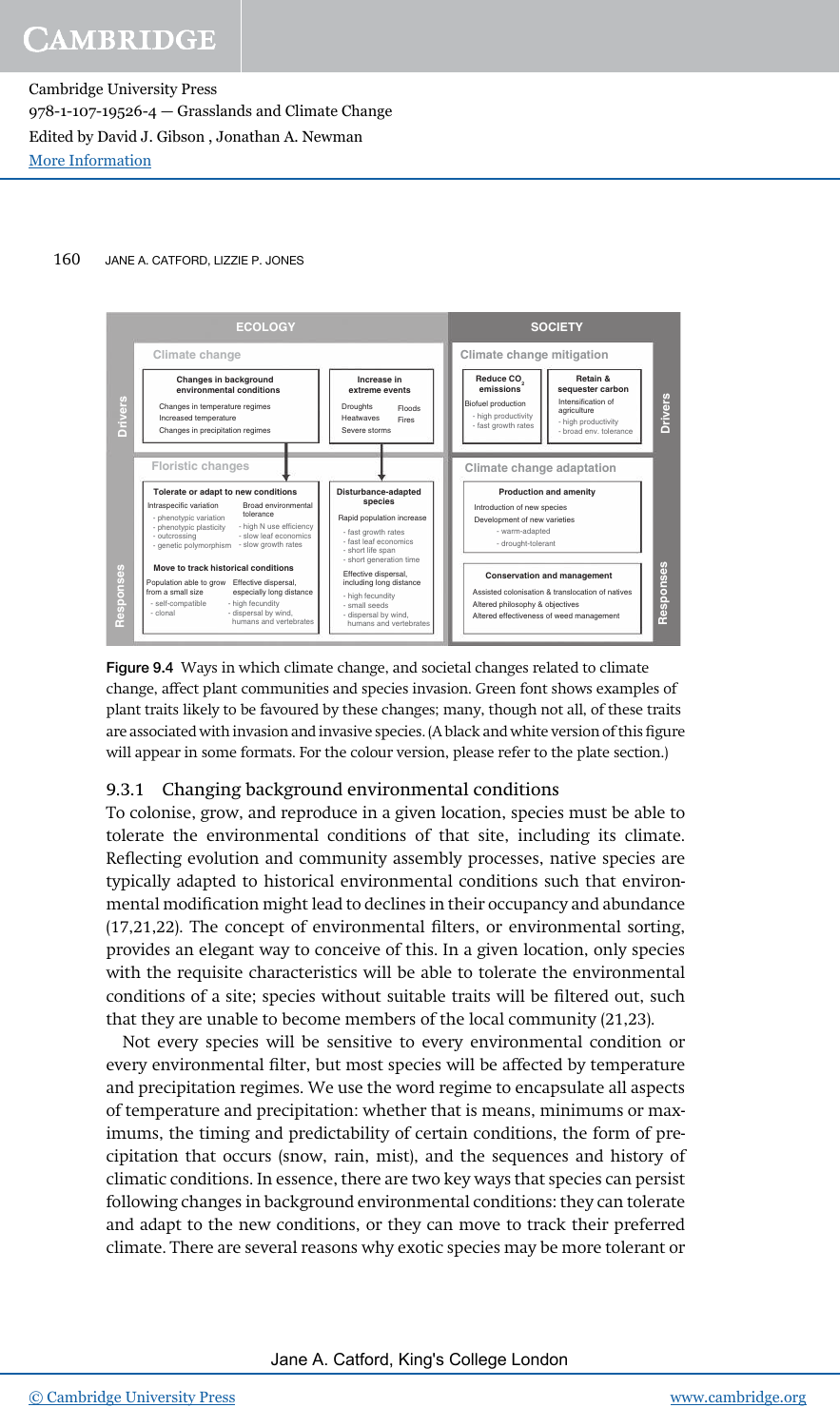#### GRASSLAND INVASION IN A CHANGING CLIMATE 161

better adapted to new environmental conditions, or be able to move their ranges more readily than native species.

### 9.3.1.1 Exotic species may be better adapted than native species to new environmental conditions

Unlike native species, exotic species are less likely to have adapted ecophysiological traits that suit the specific historical environmental conditions of a site (20,22) (but see (11)). Invasive species are characteristically known for being generalists, and have been shown to tolerate a wider range of environmental conditions than their native counterparts (5,24,25). As such, exotic species may be better adapted, or more tolerant, of altered environmental conditions than natives (22). In this way, invasions are very much a symptom, or passenger, of environmental change, rather than the cause of it (19); they may only be able to invade a site if environmental change has first prompted a decline in native species abundance (thereby reducing competition for limited resources), or if environmental conditions have been altered such that the exotic species are now better adapted than the natives.

Species can inhabit a wide range of environmental conditions through broad environmental tolerance, high intraspecific variation, or through rapid adaptation. The ability to maintain population growth rates over diverse environmental conditions, referred to as population fitness homeostasis, has been linked with invasiveness (26,27). Population fitness homeostasis may be best achieved through intraspecific variability that includes genetic polymorphism, phenotypic variation, and phenotypic plasticity (27). There are multiple examples of alien species that flower earlier or later than native species (28,29), or have changed their phenology more rapidly than native species in response to climate change (30). For example, invasive yellow starthistle (Centaurea solstitialis) in Californian grasslands and spotted knapweed (Centaurea stoebe) in the intermountain grasslands of Montana and Idaho are active later in the season than most co-occurring native species, whereas European grasses (e.g. Bromus spp., Vulpia spp.) invasive in grasslands of California and Nebraska are active earlier in the season than their native counterparts ((29) and references therein). Earlier flowering has been shown to be favourable under warming climates, and appears to be associated with a 'faster return on investment' strategy, which invasive species often possess (Figures 9.4 and 9.5) (30,31). As well as earlier and longer flowering periods, other traits that are favoured in grasslands under warmer climates and disproportionately possessed by exotic (cf. native) species include an annual life cycle, greater maximum heights, larger leaves, and higher specific leaf area (32).

Although plasticity is clearly very important, some climatic changes will favour species that already possess certain characteristics. An increase in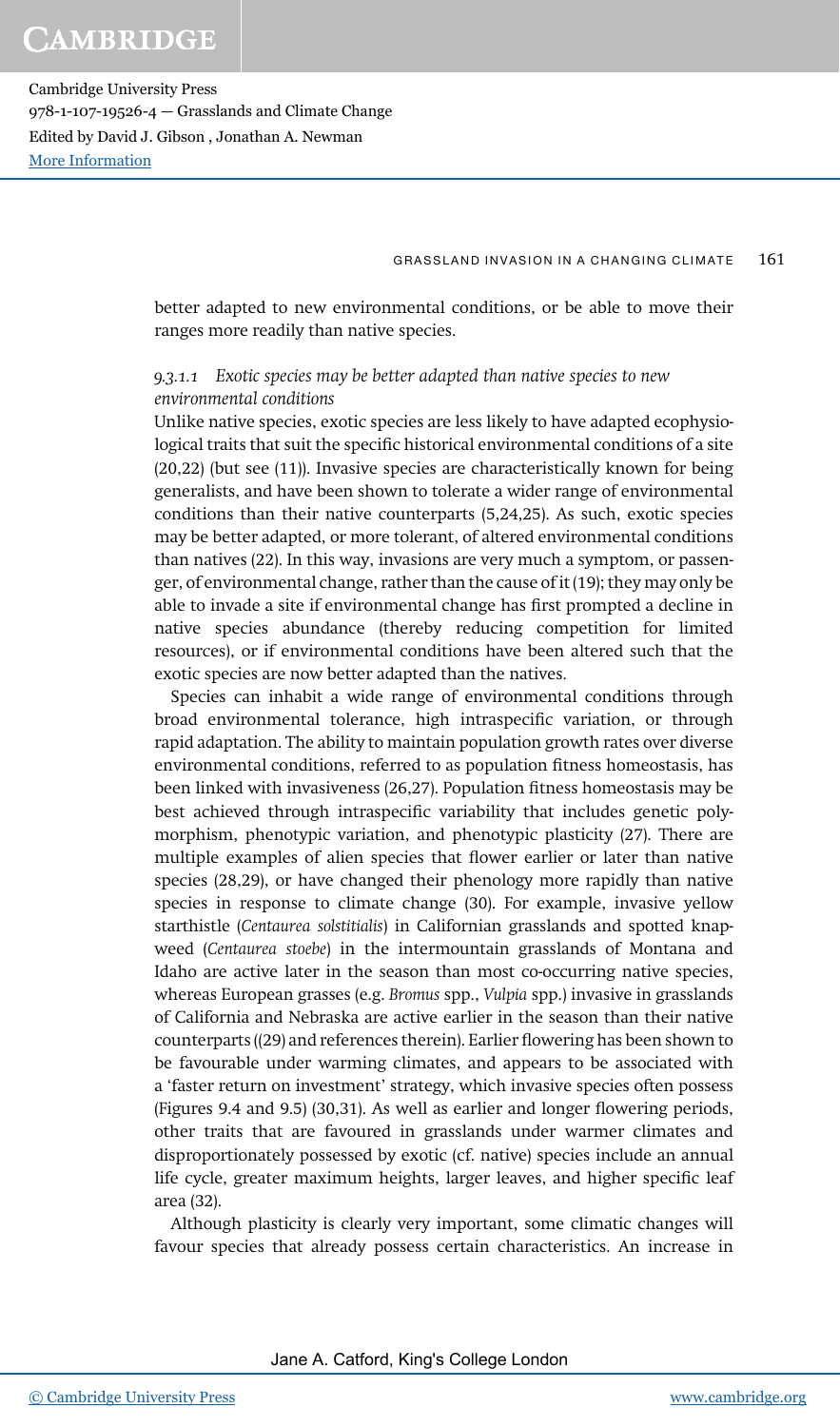Cambridge University Press 978-1-107-19526-4 — Grasslands and Climate Change Edited by David J. Gibson , Jonathan A. Newman [More Information](www.cambridge.org/9781107195264)

#### 162 JANE A. CATFORD, LIZZIE P. JONES



Figure 9.5 Plant phenologies from (a) Project BudBurst data from North Carolina, and (b) graminoids (grasses) from the USDA PLANTS database show a consistent trend for exotic species to bloom earlier than native species. 'Blooming season' is a numerical representation of USDA PLANTS seasonal periods, from early spring (1) to late fall (12). Arrows and values within the graph represent mean values for exotic versus native species. Reprinted with permission from (29), Wolkovich, E.M. and Cleland, E.E. (2011) The phenology of plant invasions: a community ecology perspective. Frontiers in Ecology and the Environment, 9, 287–294.

temperatures will likely facilitate the spread of invasive species that are currently limited by cold temperatures, frost, or ice cover, as these species may be able to expand their ranges as the climate becomes more suitable (33). Milder winters may increase survival, but also extend the growing season, enabling larger populations and greater reproductive output (33), further strengthening the advantages that these sorts of species might experience. This could be particularly important in montane grasslands, where the extent of invasion is currently low (Figures 9.1–9.3), presumably an outcome of low propagule and introduction pressure, and poor climate suitability (34).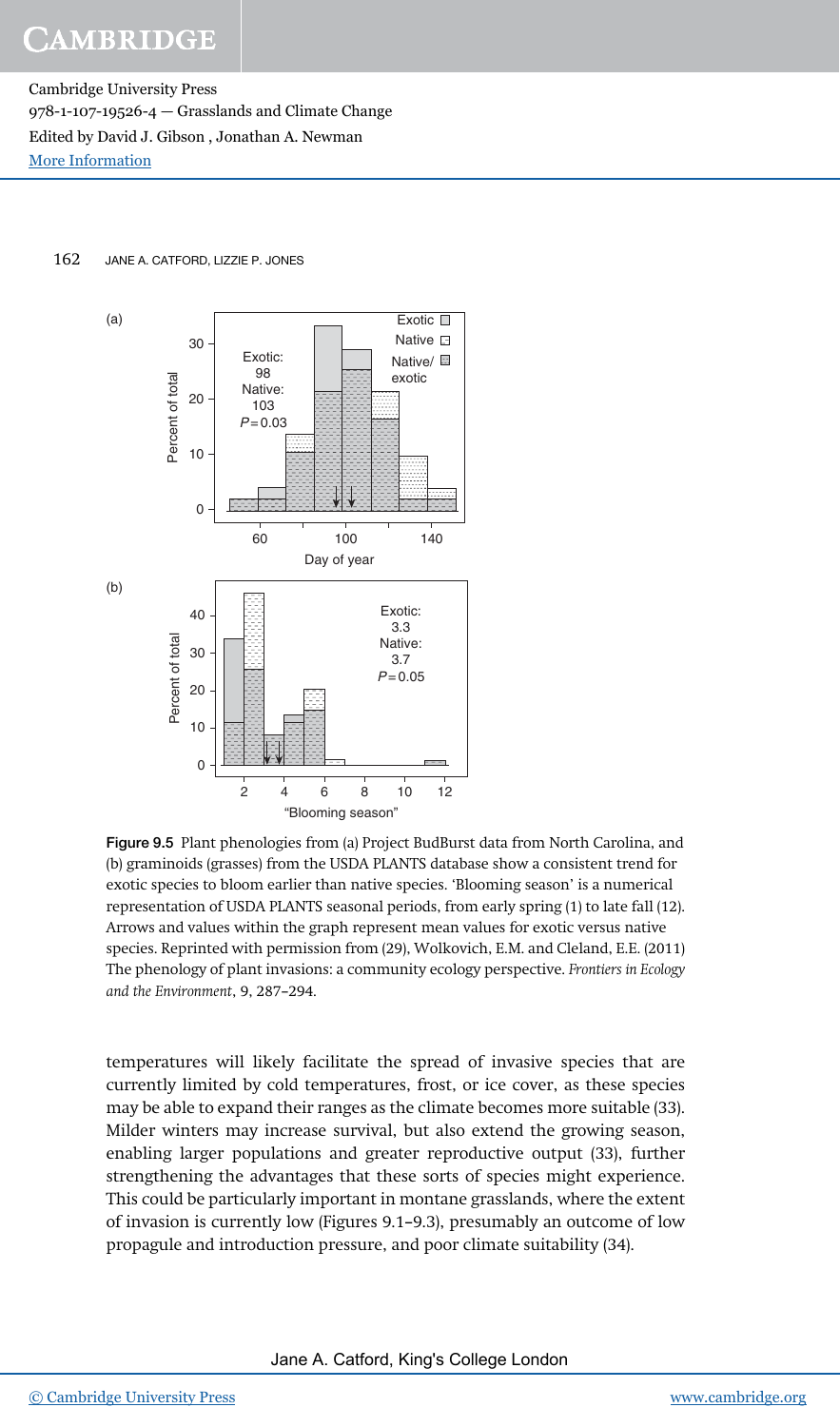#### GRASSLAND INVASION IN A CHANGING CLIMATE 163

In areas that become warmer,  $C_4$  grasses are predicted to become more invasive (35,36), as their optimal temperature range is 20–45˚C, in contrast to  $C_3$  grasses, which have an optima of 10-30°C (37). However, the effects of warming on the relative abundance of  $C_3$  and  $C_4$  species are conditional on precipitation and the water balance (32,37), with wetter conditions enabling species to cope with warming through changes in resource allocation and growth through their life cycle (3), reducing the importance of drought tolerance in some areas. (For a detailed appraisal of  $C_3$  and  $C_4$  grass distributions under climate change, we refer readers to Chapter 14 of this book). A recent meta-analysis that examined responses of 74 invasive exotic plant species and 117 native plant species to components of global environmental change revealed that higher temperatures and elevated  $CO<sub>2</sub>$  favoured invasive exotic plants over native plants (5).

Although certainly not a uniform prediction, it seems likely that naturalised and invasive exotic species will be more tolerant of a changing climate than native species, which would enable exotics to retain (or expand) their current distributions while native species' ranges contract or are forced to shift.

### 9.3.1.2 Exotic species may be more able than native species to move to suitable environmental conditions

A key prediction and observation of warming is a shift in species' ranges into higher latitudes and high altitudes than those they occupied historically (1,3,38). Populations unable to tolerate or adapt to the new climatic conditions must be able to shift their ranges fast enough to track environmental change. The ability to move fast has other advantages; species that shift ranges most rapidly will potentially experience less competition and thus reach higher abundances, and could exert priority effects in the newly colonised range.

Fast population spread rates are related to effective dispersal, capacity to grow from small population size, and rapid population growth. Effective dispersal of viable propagules is facilitated by high fecundity and low seed mortality. Few, if any, traits are strongly and consistently linked with longdistance dispersal (39), but dispersal distance is typically greater for species that use multiple dispersal modes, especially if dispersal vectors include humans, vertebrates, water, and wind (40). The establishment of satellite populations, even if only temporary, facilitates spatial spread and requires the ability of species to grow from a small population. Species that reach reproductive maturity quickly may achieve high rates of population growth, providing an additional source of propagules that will accelerate rates of spread, especially when the population is at the frontier of the species' current range. Many of these traits are possessed by invasive grassland species (8,31).

Range shifts basically involve the same steps as the process of invasion (15,41): a species must arrive at a new site, and then it must colonise and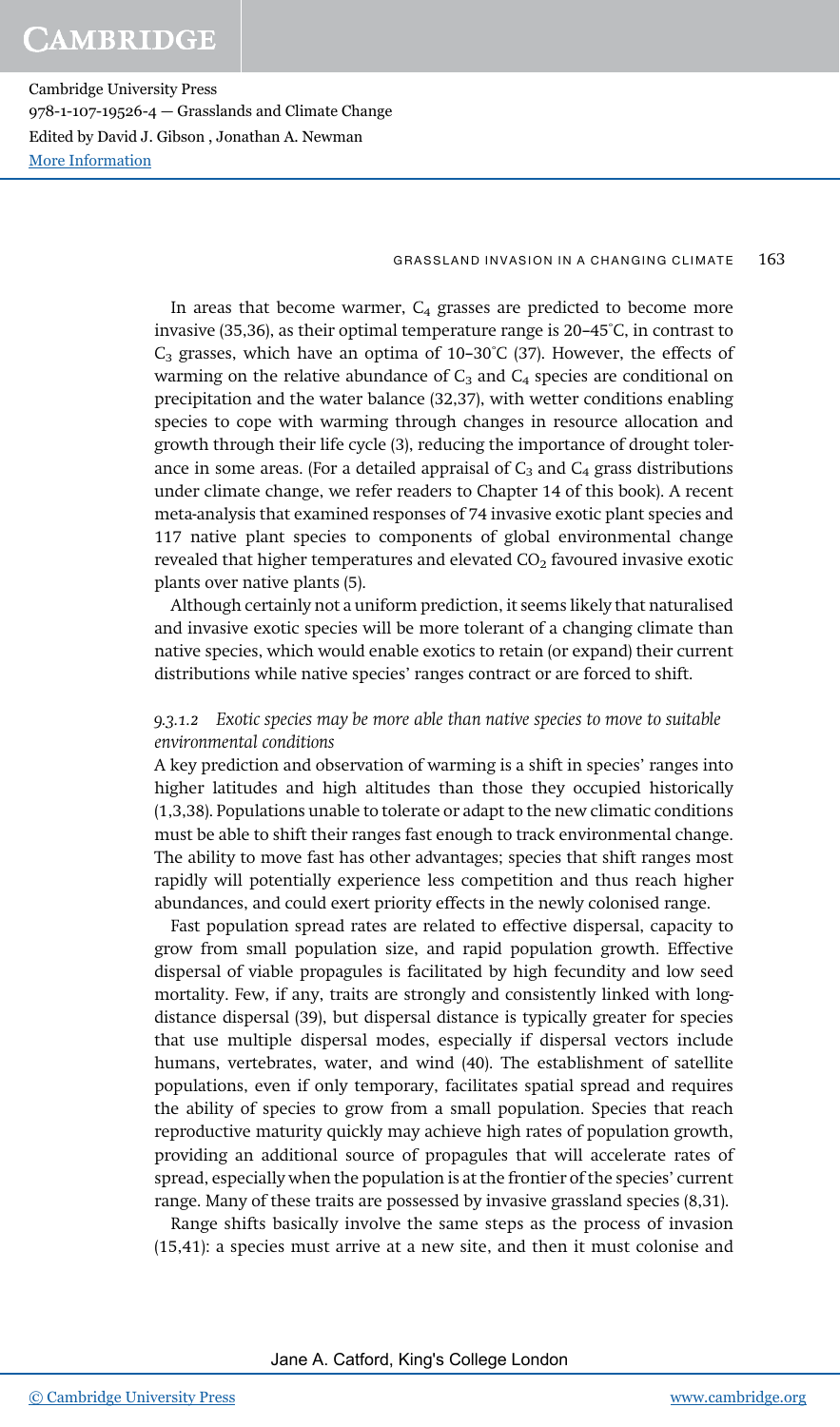### 164 JANE A. CATFORD, LIZZIE P. JONES

persist by forming self-sustaining populations. Exotic species that become widely naturalised in their invaded range can evidently establish in a new location and spread beyond a site of initial introduction, and thus seem well placed to do it again. Many naturalised exotic species possess long-distance dispersal traits (33) and can shift and expand their ranges rapidly (35). Together with high propagule pressure, these characteristics can enable them to respond more positively to environmental change than native species (35).

## 9.3.2 Disturbance from extreme climatic events facilitates invasion and exotic species

A key element of climate change is an increase in the occurrence of extreme climatic events (Chapter 4), which can have bigger effects on invasion than changes in background climatic conditions (42). Strong winds or storm surges can promote the transport of propagules into new regions (43), but it is the role of extreme events in causing disturbance that is most pertinent for invasion. Extreme events like heatwaves, fires, severe storms, droughts, and floods will invariably destroy and damage extant vegetation, reducing the uptake of resources, and disturbances like floods may also increase resource supply. Disturbance and fluctuations in resource availability are known to facilitate invasion (18), and many invasive and exotic species are adapted to high rates of disturbance, and thus invade disturbed ecosystems (Figure 9.2) (44).

There has been considerable research in invasion ecology and plant ecology more generally into the species traits associated with disturbed environments (Figure 9.4). Not only will these species have the capacity to move and track suitable climatic conditions because of their fast generation times and widespread dispersal, but they will also be able to increase in abundance because of the elevated rates and intensity of disturbance (44). Even if the climate is only suitable for a short period of time, their rapid population growth rates and life cycles will mean that they can profit from these opportunities.

Ruderal species (sensu (45)), or colonists (sensu (46)) that complete their life cycle rapidly can dominate a site through fast population growth when resources are available (47). Ruderal characteristics include high relative growth rates, rapid maturation, short generation times and lifespans, high fecundity, small seeds, fast leaf economics, high leaf area ratio, and low root biomass – characteristics that are well represented among naturalised and invasive species (31).

Adaptation to disturbance, including good dispersal ability, is one of the explanations for the current dominance of exotic annual herbs in grasslands in western North America (48,49). Invasive Bromus grasses may be temporarily suppressed by drought (49) – consistent with findings from Liu et al.'s metaanalysis (50). However, these European grasses can recover more rapidly than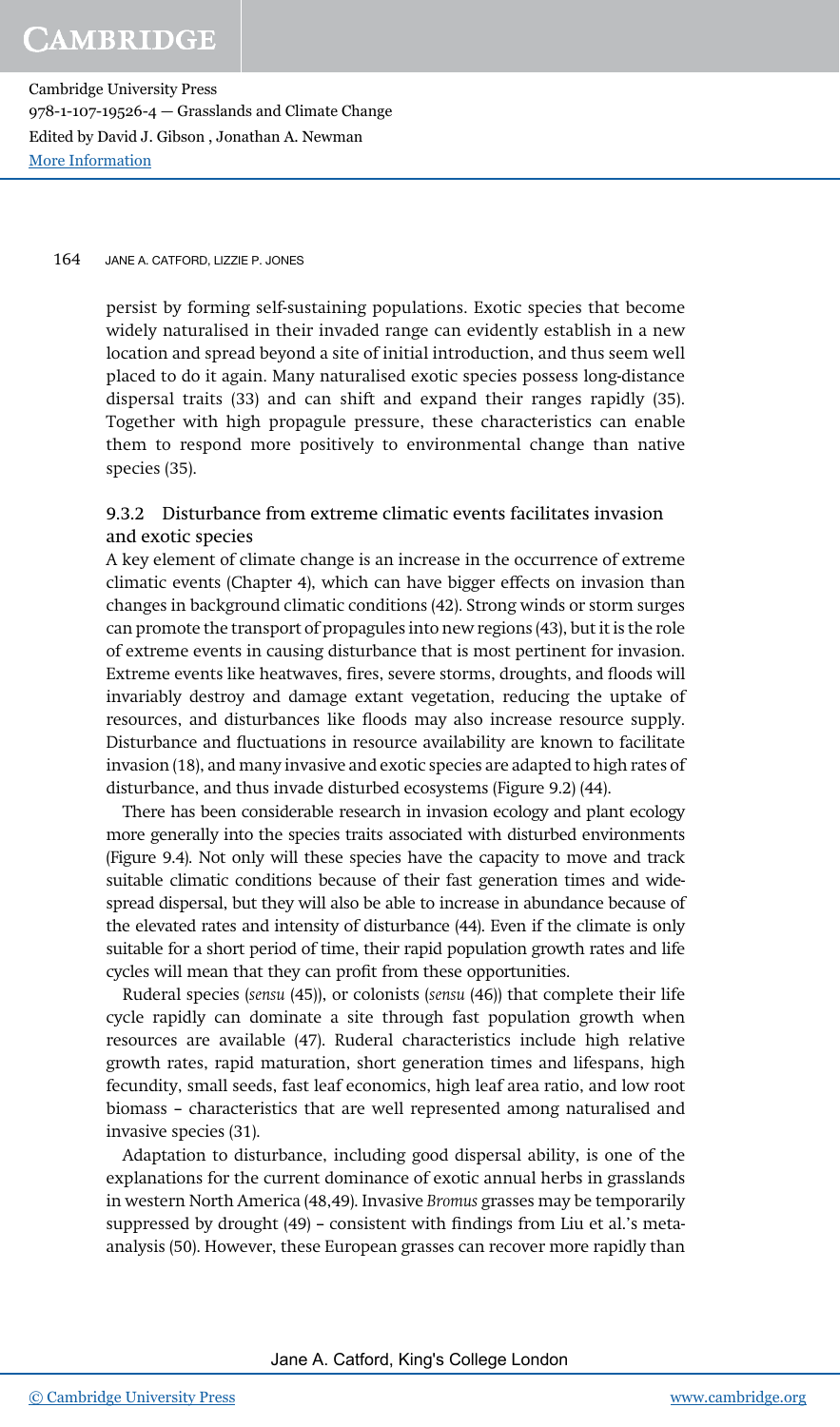### GRASSLAND INVASION IN A CHANGING CLIMATE 165

native vegetation when drought eases, which has allowed them to invade areas in North America formerly dominated by woody species (49). As disturbance is set to intensify, and the need for high propagule pressure and long-distance dispersal increases (44), exotic ruderal species could experience an even greater advantage in systems like these. Despite these advantages, it is important to note that ruderals are vulnerable to competition, herbivory, and pathogens, which they may not always be able to avoid (51).

As well as being adapted to high rates of disturbance, some invasive exotic species can facilitate disturbance themselves by acting as 'transformers' (or ecosystem engineers) of the environment (52). Many grasses introduced worldwide for pasture production can increase the frequency and intensity of wildfires because they have higher fuel loads than their native counterparts (53). Because they are better adapted to the types of fires that they promote (e.g. bigger, hotter fires), they trigger a grass–fire cycle, where the exotic grasses facilitate fire and fire facilitates the exotic grasses. These species include: Bromus tectorum in western North America; Schizacharium condensatum, Pennisetum cetaceum, and Melinis minutiflora in Hawaii; Hyparrhenia rufa, Melinis minutiflora, Panicum maximum, and Brachiaria species in tropical America; Cenchrus ciliaris, Pennisetum polystachyon, and Andropogon gayanus in Australia (54,55). As climate change increases the frequency of wildfires, the widely observed grass–fire cycle may strengthen, and these exotic grasses may expand their ranges further.

## 9.3.3 Human responses to climate change may promote current and new invaders

As well as through changes in environmental conditions, climate change may facilitate invasion by altering human behaviour, the impacts of which should not be underestimated (56). First, humans may alter their behaviour to try to ameliorate and limit the extent of climate change. The increasing use and adoption of biofuels is one example. Although biofuels are mostly sourced from waste biomass and monoculture crops grown in agricultural areas (57), rangelands and old fields may increasingly be used for biofuel production, with new species being introduced or highly productive species being planted in more areas of the landscape and at higher densities. Originally introduced from Asia to North America for ornamental use, Miscanthus sacchariflorus and Miscanthus sinensis, and their hybrid offspring, are being developed for large-scale biofuel production in North America, as well as other parts of the world, despite a demonstrated history of escape from production and subsequent invasion (58). Although climate change may limit the potential range of Miscanthus species in the southern hemisphere, their potential range will likely expand in North America and Scandinavia under future climate scenarios (58). Panicum virgatum (switch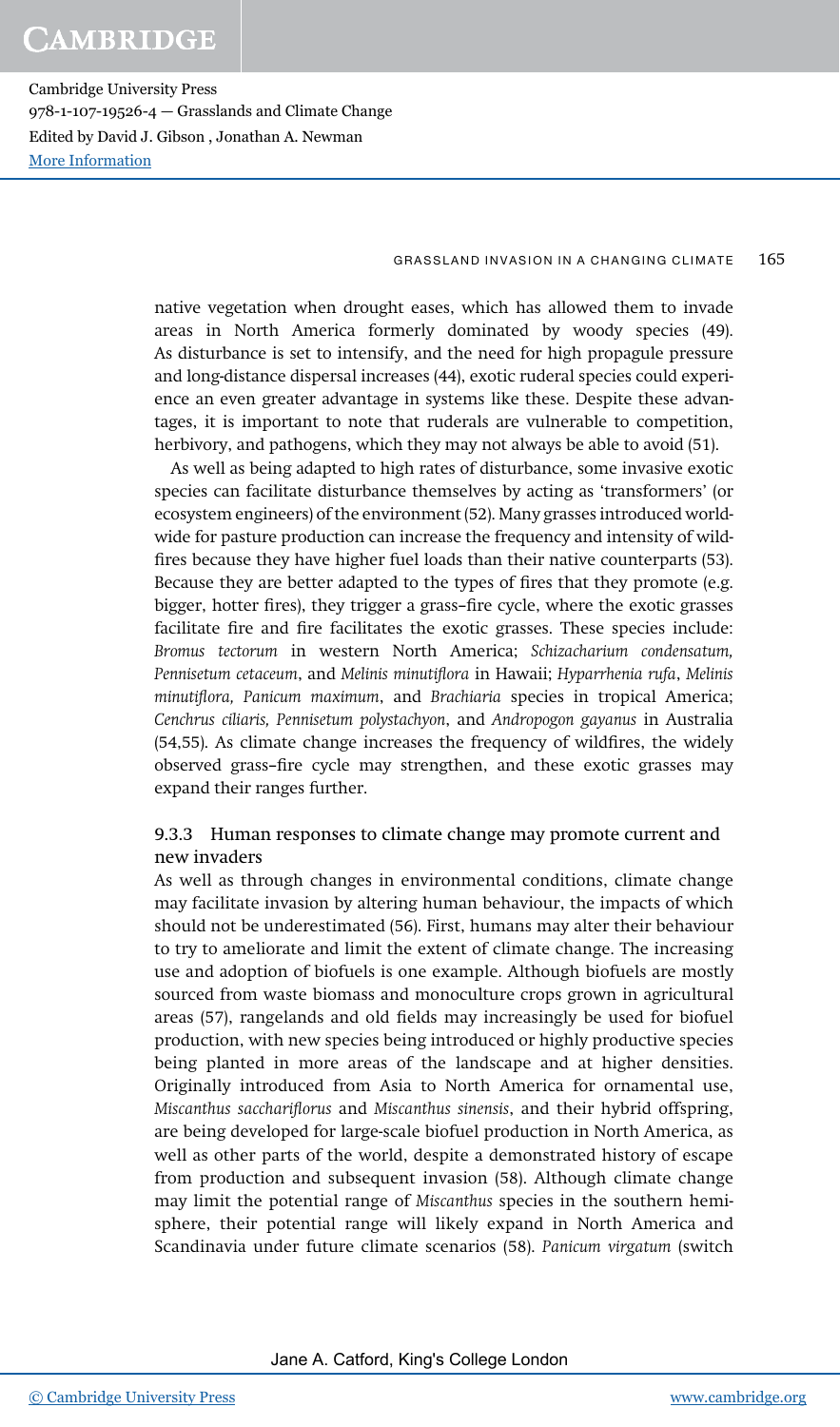#### 166 JANE A. CATFORD, LIZZIE P. JONES

grass) is also used for biofuel production and can pose an invasion risk (33,59), but it is usually planted in its native range and its invasion risk is tempered by its need for access to water year round (60).

Efforts to sustainably intensify agriculture by increasing pasture productivity may also inadvertently increase invasion risk (61). Based on a survey of leading agribusinesses in eight countries and six continents, Driscoll et al. (62) found that over 90 percent of plants developed for pasture are invasive somewhere in the world, and 30 percent are invasive and exotic in the country in which they are sold and produced. Globally, agribusinesses are developing new varieties of pasture species with traits, such as fast growth rates and wide environmental tolerance including drought tolerance, which will enhance the invasiveness of these species, especially in grasslands (62).

The second main way that humans respond to climate change is through adaptation. Climate change adaptation may include changes in production and amenity through the introduction and use of species better suited to the new environmental conditions. The increasing introduction and use of drought-tolerant and warm-adapted species in pasture, agriculture, and gardens, e.g. through 'xeriscaping', presents an invasion risk to nearby grasslands and other natural ecosystems (63,64).

Approaches to grassland conservation and management will also likely change under a modified climate (38). As the effects of climate change intensify, it is likely that: there will be greater use of assisted colonisation and translocation of species; philosophies around invasive species management, including its desirability and feasibility, will change; and there may be a reduction in the effectiveness of historical weed management approaches including biocontrol, such that reasonably well-controlled invasive species will be less well-controlled in future, allowing populations of these species to grow and expand (33,63). This scenario is complicated by the evolution of herbicide resistance in exotic species that invade grasslands, which can have the perverse outcome of herbicide use facilitating invasion through unintended damage to native plants (65).

### 9.4 The importance of other factors and their interactions

As well as direct effects of climate change and climate change adaptation on the distribution and abundance of species, species will be affected by interactions between climate and other environmental factors, like elevated  $CO<sub>2</sub>$  and N deposition (5,66,67), and through interactions with other biota that are themselves affected by global change (68). In Californian grasslands, Bansal and Sheley (69) found evidence suggesting that a decline in perennial native grass cover and native diversity with increasing temperatures facilitated exotic annual grasses such that exotic grasses abundance was positively related to temperature, especially during the winter establishment phase. Working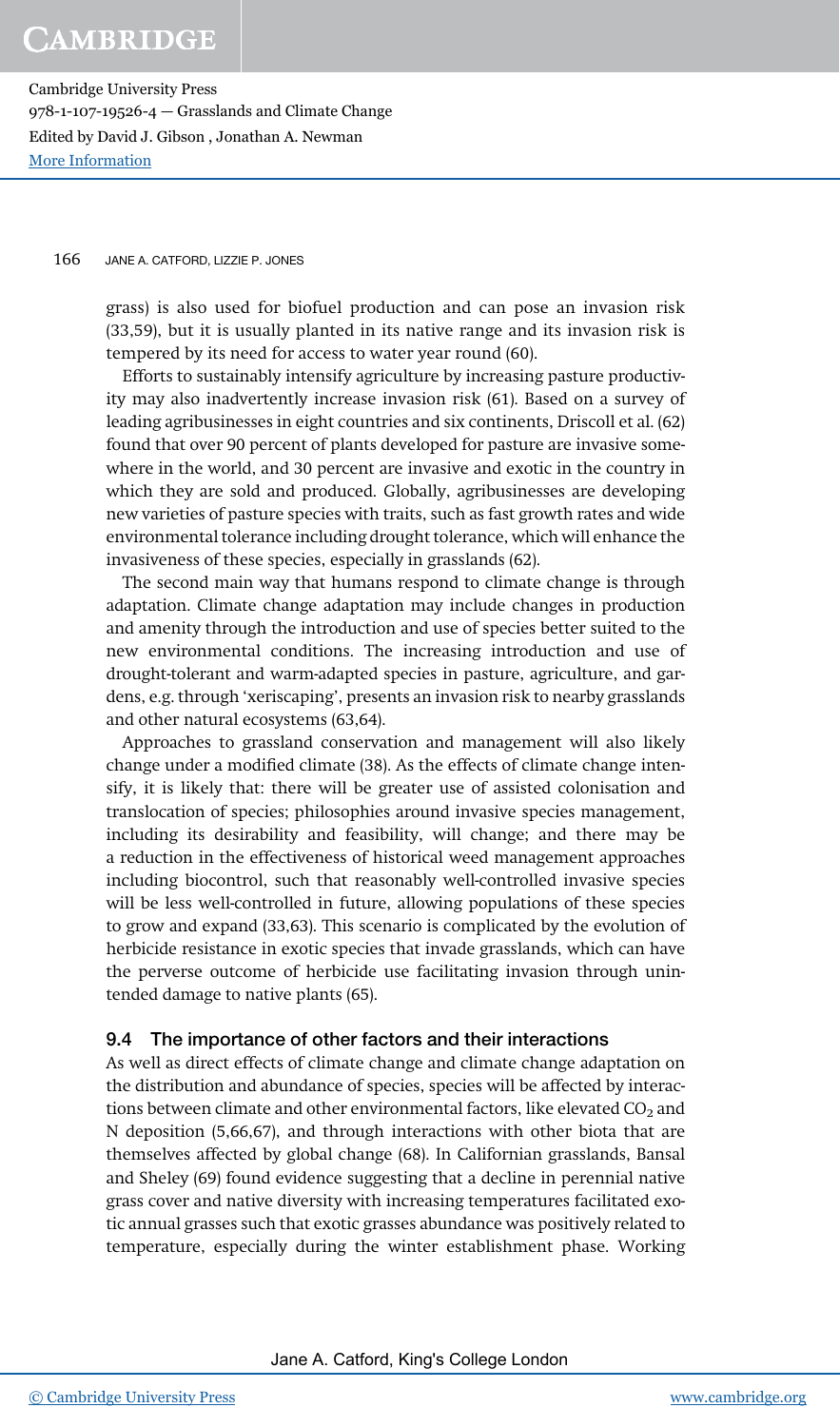Cambridge University Press 978-1-107-19526-4 — Grasslands and Climate Change Edited by David J. Gibson , Jonathan A. Newman [More Information](www.cambridge.org/9781107195264)

#### GRASSLAND INVASION IN A CHANGING CLIMATE 167

across a climate gradient in the Swiss alps, Alexander and colleagues (70) used a transplant experiment to reveal that competition with new species could have larger effects on plant fitness than warming. Grassland species that were exposed to warmer temperatures (equivalent to their ranges not shifting to track climate change) were more negatively affected by new competitors (vs. their historical competitors), which had shifted upwards with climate warming. Intriguingly, species that migrated upwards themselves, tracking their historical climatic conditions, also benefitted from their competitive novelty; they were able to compete more strongly with species from the higher altitudes, with which they did not occur historically (70). Given that climate change occurs alongside other forms of global environmental change and necessarily alters biotic interactions, effects of such interactions on invasion are crucial to understand.

### 9.5 Conclusion

Based on our review of the literature and research to date, evidence strongly suggests that – overall – climate change will favour and facilitate exotic species invasion in grasslands around the world. Other than warm-adapted species, species that are likely to do well in a period of massive environmental change are those that are phenotypically plastic, highly adaptable, have broad environmental tolerance, are good dispersers with high fecundity, have rapid growth rates and short generation times, and are associated with human activities. In comparison with native grassland species, these characteristics are disproportionately represented in the current pool of naturalised and invasive species. It therefore seems likely that – regardless of their specific adaptations to temperature or precipitation regimes – grassland species that are currently invasive will expand their ranges and increase their populations as the effects of climate change set in. It seems probable that exotic species invasion will be exacerbated by a desire of humans to both mitigate and adapt to climate change, with increased introductions of warm-adapted and drought-tolerant ornamental species, and greater use of exotic species in agriculture and the burgeoning biofuel industry.

This is a somewhat gloomy picture to read and to write, but perhaps it has some value in that it emphasises the need to earnestly develop and enact conservation and management plans that put native and exotic species on a more level playing field. It also highlights the need to consider the full impact of strategies used to ameliorate and adapt to climate change. Is it better for the environment to have drought-tolerant exotic species in gardens that provide food and habitat for other organisms, or to water native garden plants to keep them alive, or to replace gardens with some other sort of impervious surface? That these questions aren't straightforward to answer makes for a very interesting future.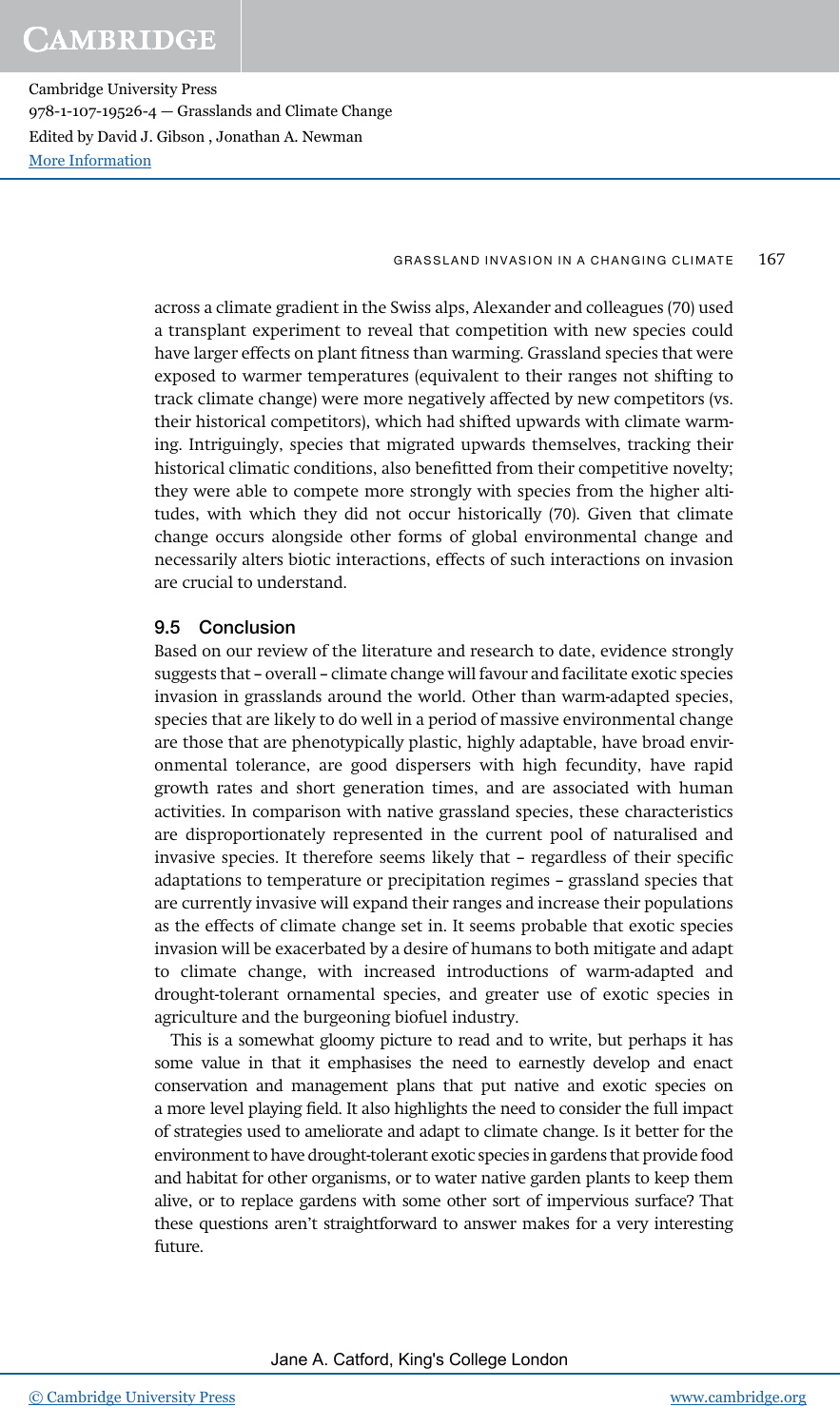168 JANE A. CATFORD, LIZZIE P. JONES

## 9.6 Acknowledgements

We thank Martin Westgate for help with his software package 'revtools' (https://martinwestgate.com/software/revtools/), which we used to sort and visualise trends in the literature; the editors for inviting us to write this chapter; and two anonymous reviewers for helpful feedback.

### 9.7 References

- 1. Bradley BA, Blumenthal DM, Wilcove DS, Ziska LH. Predicting plant invasions in an era of global change. Trends in Ecology & Evolution. 2010;25(5):310–8.
- 2. Bowler DE, Hof C, Haase P, Kröncke I, Schweiger O, Adrian R, et al. Cross-realm assessment of climate change impacts on species' abundance trends. Nature Ecology & Evolution. 2017;1:0067.
- 3. Blumenthal DM, Resco V, Morgan JA, Williams DG, Lecain DR, Hardy EM, et al. Invasive forb benefits from water savings by native plants and carbon fertilization under elevated  $CO<sub>2</sub>$  and warming. New Phytologist. 2013;200(4):1156–65.
- 4. Hulme PE. Climate change and biological invasions: evidence, expectations, and response options. Biological Reviews. 2017;92(3):1297–313.
- 5. Liu Y, Oduor AMO, Zhang Z, Manea A, Tooth IM, Leishman MR, et al. Do invasive alien plants benefit more from global environmental change than native plants? Global Change Biology. 2017;23(8):3363–70.
- 6. Bellard C, Thuiller W, Leroy B, Genovesi P, Bakkenes M, Courchamp F. Will climate change promote future invasions? Global Change Biology. 2013;19:3740–8.
- 7. Bradley BA. Regional analysis of the impacts of climate change on cheatgrass invasion shows potential risk and opportunity. Global Change Biology. 2009;15(1):196–208.
- 8. Catford JA, Baumgartner JB, Vesk PA, White M, Buckley YM, McCarthy MA. Disentangling the four demographic dimensions of species invasiveness. Journal of Ecology. 2016;104(6):1745–58.
- 9. Seabloom EW, Borer ET, Buckley Y, Cleland EE, Davies K, Firn J, et al. Predicting

invasion in grassland ecosystems: is exotic dominance the real embarrassment of richness? Global Change Biology. 2013;19 (12):3677–87.

- 10. Catford JA, Vesk PA, Richardson DM, Pyšek P. Quantifying levels of biological invasion: towards the objective classification of invaded and invasible ecosystems. Global Change Biology. 2012;18(1):44–62.
- 11. Fridley JD, Sax DF. The imbalance of nature: revisiting a Darwinian framework for invasion biology. Global Ecology and Biogeography. 2014;23(11):1157–66.
- 12. Invasive Species Specialist Group (ISSG). The Global Invasive Species Database (IUCN) 2015 [available from: www.iucngisd .org/gisd/].
- 13. Seabloom EW, Borer ET, Buckley YM, Cleland EE, Davies KF, Firn J, et al. Plant species' origin predicts dominance and response to nutrient enrichment and herbivores in global grasslands. Nature Communications. 2015;6.
- 14. Catford JA, Jansson R. Drowned, buried and carried away: effects of plant traits on the distribution of native and alien species in riparian ecosystems. New Phytologist. 2014;204(1):19–36.
- 15. Catford JA, Jansson R, Nilsson C. Reducing redundancy in invasion ecology by integrating hypotheses into a single theoretical framework. Diversity & Distributions. 2009;15(1):22–40.
- 16. Mitchell RM, Bakker JD, Vincent JB, Davies GM. Relative importance of abiotic, biotic, and disturbance drivers of plant community structure in the sagebrush steppe. Ecological Applications. 2017;27(3): 756–68.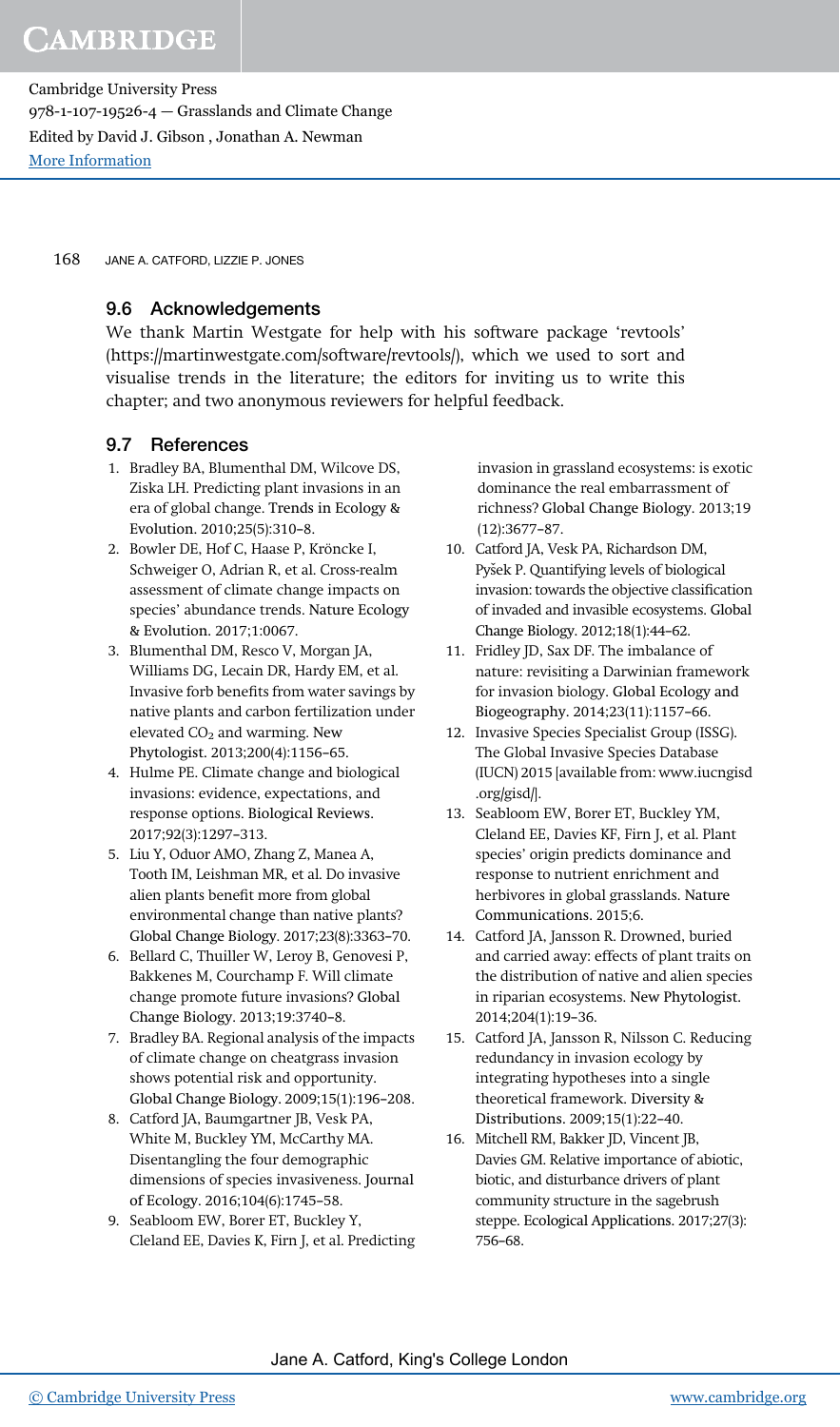Cambridge University Press 978-1-107-19526-4 — Grasslands and Climate Change Edited by David J. Gibson , Jonathan A. Newman [More Information](www.cambridge.org/9781107195264)

### GRASSLAND INVASION IN A CHANGING CLIMATE 169

- 17. Moles AT, Flores-Moreno H, Bonser SP, Warton DI, Helm A, Warman L, et al. Invasions: the trail behind, the path ahead, and a test of a disturbing idea. Journal of Ecology. 2012;100(1):116–27.
- 18. Davis MA, Grime JP, Thompson K. Fluctuating resources in plant communities: a general theory of invasibility. Journal of Ecology. 2000;88: 528–34.
- 19. MacDougall AS, Turkington R. Are invasive species the drivers or passengers of change in degraded ecosystems? Ecology. 2005; 86(1):42–55.
- 20. Blumenthal DM, Kray JA. Climate change, plant traits, and invasion in natural and agricultural ecosystems. In: Ziska L, Dukes JS, editors. Invasive species and global climate change. Wallingford: CABI Press; 2014. pp. 62–80.
- 21. Catford JA, Downes BJ, Gippel CJ, Vesk PA. Flow regulation reduces native plant cover and facilitates exotic invasion in riparian wetlands. Journal of Applied Ecology. 2011;48(2):432–42.
- 22. Catford JA, Morris WK, Vesk PA, Gippel CJ, Downes BJ. Species and environmental characteristics point to flow regulation and drought as drivers of riparian plant invasion. Diversity and Distributions. 2014;20(9):1084–96.
- 23. Dawson SK, Warton DI, Kingsford RT, Berney P, Keith DA, Catford JA. Plant traits of propagule banks and standing vegetation reveal flooding alleviates impacts of agriculture on wetland restoration. Journal of Applied Ecology. 2017;54(6):1907–18.
- 24. Tecco PA, Díaz S, Cabido M, Urcelay C. Functional traits of alien plants across contrasting climatic and land-use regimes: do aliens join the locals or try harder than them? Journal of Ecology. 2010;98 (1):17–27.
- 25. Bradley BA, Early R, Sorte CJB. Space to invade? Comparative range infilling and potential range of invasive and native

plants. Global Ecology and Biogeography. 2015;24(3):348–59.

- 26. Higgins SI, Richardson DM. Invasive plants have broader physiological niches. Proceedings of the National Academy of Sciences of the USA. 2014;111(29):10,610–4.
- 27. Rejmánek M. Invasiveness. In: Simberloff D, Rejmánek M, editors. Encyclopedia of biological invasions. Berkeley, CA: University of California Press; 2011. pp. 379–85.
- 28. Wainwright CE, Wolkovich EM, Cleland EE. Seasonal priority effects: implications for invasion and restoration in a semi-arid system. Journal of Applied Ecology. 2012;49(1):234–41.
- 29. Wolkovich EM, Cleland EE. The phenology of plant invasions: a community ecology perspective. Frontiers in Ecology and the Environment. 2011;9(5):287–94.
- 30. Wolkovich EM, Cleland EE. Phenological niches and the future of invaded ecosystems with climate change. AoB Plants. 2014;6:plu013.
- 31. van Kleunen M, Weber E, Fischer M. A meta-analysis of trait differences between invasive and non-invasive plant species. Ecology Letters. 2010;13(2):235–45.
- 32. Sandel B, Dangremond EM. Climate change and the invasion of California by grasses. Global Change Biology. 2012;18(1): 277–89.
- 33. Hellmann JJ, Byers JE, Bierwagen BG, Dukes JS. Five potential consequences of climate change for invasive species. Conservation Biology. 2008;22(3):534–43.
- 34. Petitpierre B, McDougall K, Seipel T, Broennimann O, Guisan A, Kueffer C. Will climate change increase the risk of plant invasions into mountains? Ecological Applications. 2016;26(2):530–44.
- 35. Dukes JS, Mooney HA. Does global change increase the success of biological invaders? Trends in Ecology & Evolution. 1999;14(4): 135–9.
- 36. White TA, Campbell BD, Kemp PD, Hunt CL. Impacts of extreme climatic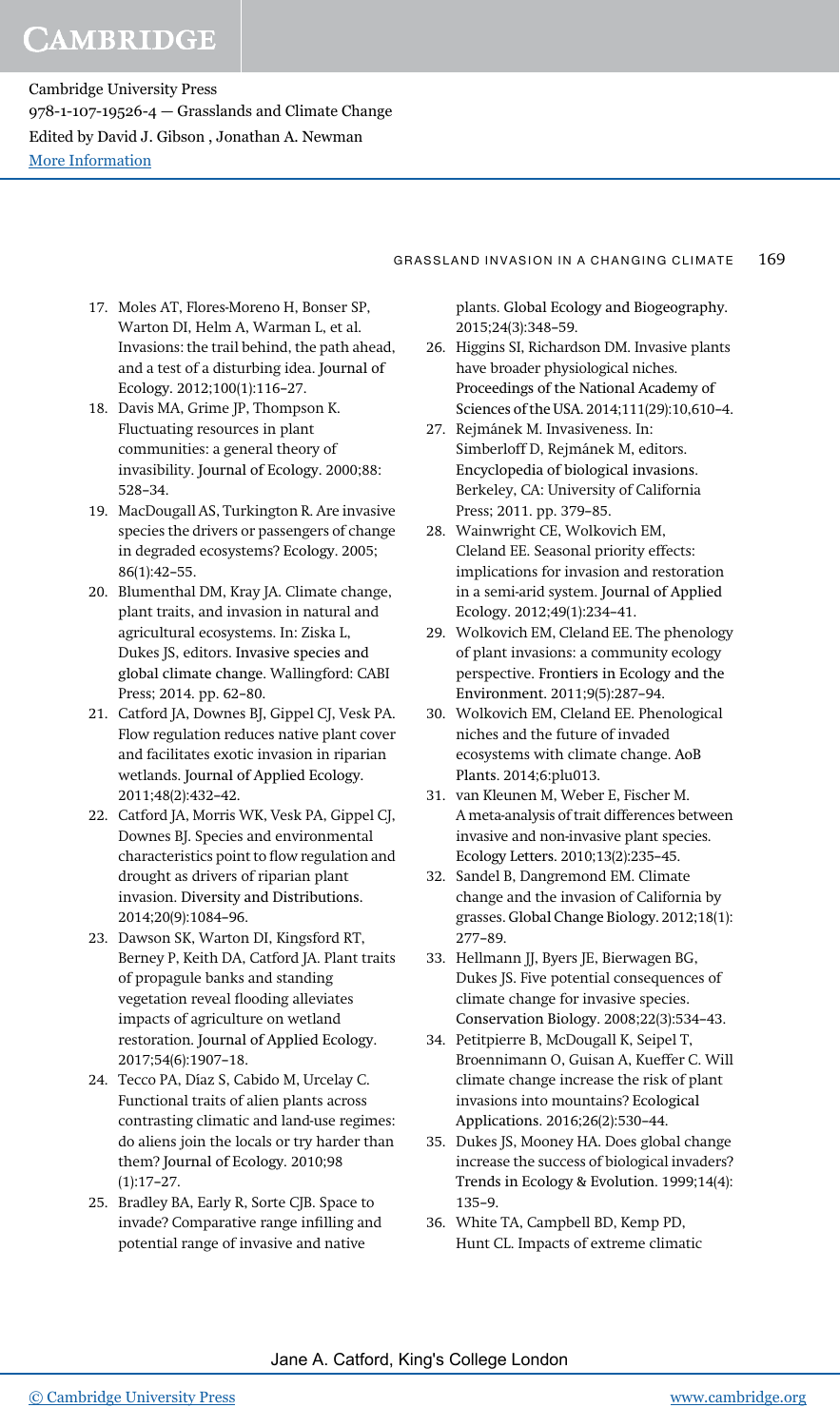Cambridge University Press 978-1-107-19526-4 — Grasslands and Climate Change Edited by David J. Gibson , Jonathan A. Newman [More Information](www.cambridge.org/9781107195264)

170 JANE A. CATFORD, LIZZIE P. JONES

events on competition during grassland invasions. Global Change Biology. 2001;7  $(1):1-13.$ 

- 37. Bremond L, Boom A, Favier C. Neotropical  $C_3/C_4$  grass distributions – present, past and future. Global Change Biology. 2012;18(7):2324–34.
- 38. Walther G-R, Roques A, Hulme PE, Sykes MT, Pyšek P, Kühn I, et al. Alien species in a warmer world: risks and opportunities. Trends in Ecology & Evolution. 2009; 24(12):686–93.
- 39. Berg RY. Plant distribution as seen from plant dispersal: general principles and basic modes of plant dispersal. In: Kubitzki K, editor. Dispersal and distribution: an international symposium. Hamburg: Paul Parey; 1983. pp. 13–36.
- 40. Nathan R, Schurr FM, Spiegel O, Steinitz O, Trakhtenbrot A, Tsoar A. Mechanisms of long-distance seed dispersal. Trends in Ecology & Evolution. 2008;23(11):638–47.
- 41. Bates AE, Pecl GT, Frusher S, Hobday AJ, Wernberg T, Smale DA, et al. Defining and observing stages of climate-mediated range shifts in marine systems. Global Environmental Change – Human Policy Dimensions. 2014;26:27–38.
- 42. Sheppard CS, Alexander JM, Billeter R. The invasion of plant communities following extreme weather events under ambient and elevated temperature. Plant Ecology. 2012;213:1289–301.
- 43. Diez JM, D'Antonio CM, Dukes JS, Grosholz ED, Olden JD, Sorte CJB, et al. Will extreme climatic events facilitate biological invasions? Frontiers in Ecology and the Environment. 2012;10(5):249–57.
- 44. Catford JA, Daehler CC, Murphy HT, Sheppard AW, Hardesty BD, Westcott DA, et al. The intermediate disturbance hypothesis and plant invasions: implications for species richness and management. Perspectives in Plant Ecology, Evolution and Systematics. 2012;14:231–41.
- 45. Grime JP. Evidence for the existence of three primary strategies in plants and its relevance to ecological and evolutionary theory. The American Naturalist. 1977;111 (982):1169–94.
- 46. Tilman D. Resource competition and community structure. Princeton, NJ: Princeton University Press; 1982.
- 47. Mata TM, Haddad NM, Holyoak M. How invader traits interact with resident communities and resource availability to determine invasion success. Oikos. 2013;122(1):149–60.
- 48. Seabloom EW, Harpole WS, Reichman OJ, Tilman D. Invasion, competitive dominance, and resource use by exotic and native California grassland species. Proceedings of the National Academy of Sciences of the USA. 2003;100(23):13,384–9.
- 49. Kane JM, Meinhardt KA, Chang T, Cardall BL, Michalet R, Whitham TG. Drought-induced mortality of a foundation species (Juniperus monosperma) promotes positive afterlife effects in understory vegetation. Plant Ecology. 2011;212(5): 733–41.
- 50. Liu Y, Oduor AMO, Zhang Z, Manea A, Tooth IM, Leishman MR, et al. Do invasive alien plants benefit more from global environmental change than native plants? Global Change Biology. 2017;23(8):3363–70.
- 51. Blumenthal D, Mitchell CE, Pyšek P, Jarošík V. Synergy between pathogen release and resource availability in plant invasion. Proceedings of the National Academy of Sciences of the USA. 2009;106 (19):7899–904.
- 52. Richardson DM, Pyšek P, Rejmánek M, Barbour MG, Panetta FD, West CJ. Naturalization and invasion of alien plants: concepts and definitions. Diversity and Distributions. 2000;6:93–107.
- 53. D'Antonio CM, Vitousek PM. Biological invasions by exotic grasses, the grass/fire cycle, and global change. Annual Review of Ecology and Systematics. 1992;23 (1):63–87.